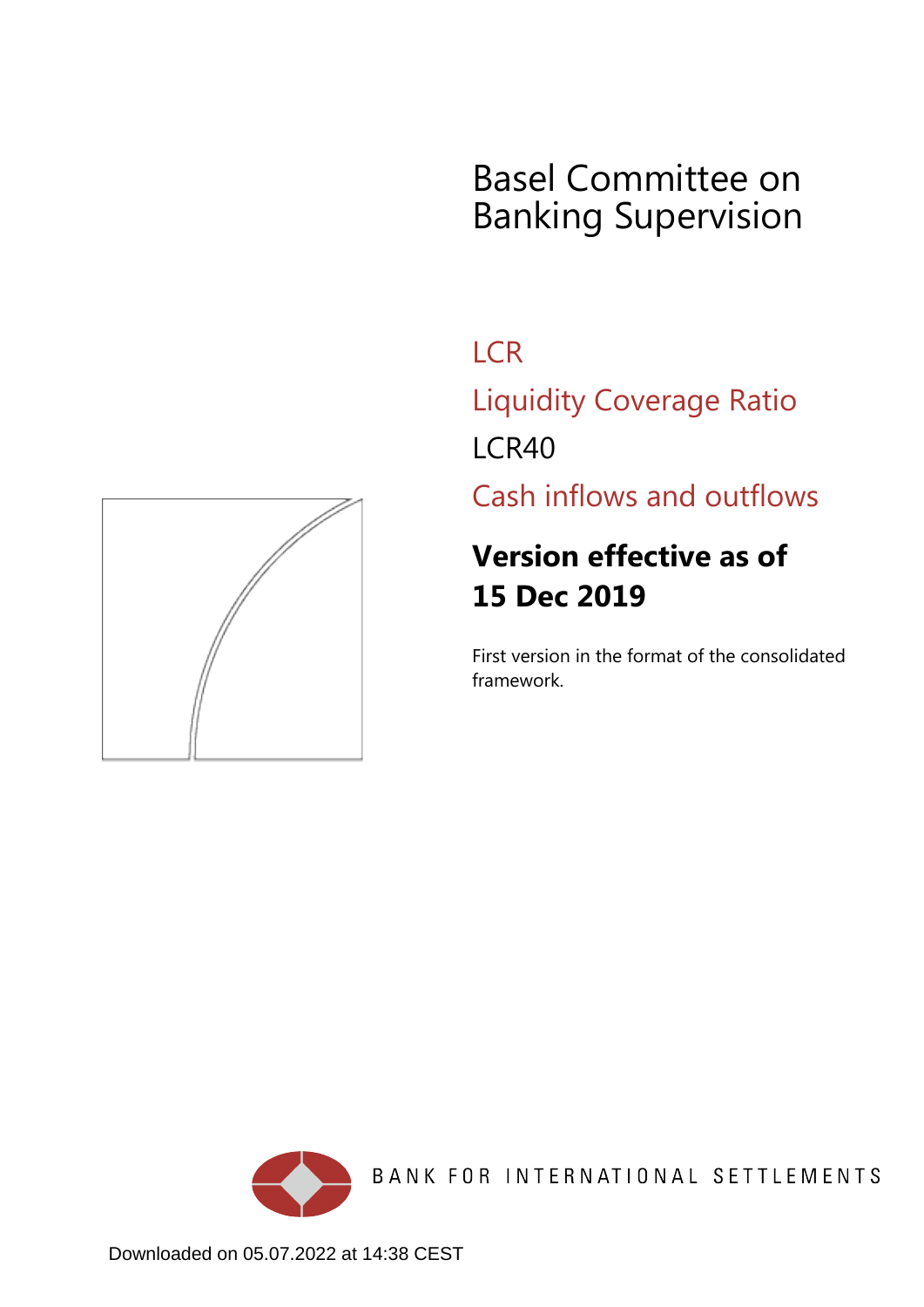*© Bank for International Settlements 2022. All rights reserved.*

Downloaded on 05.07.2022 at 14:38 CEST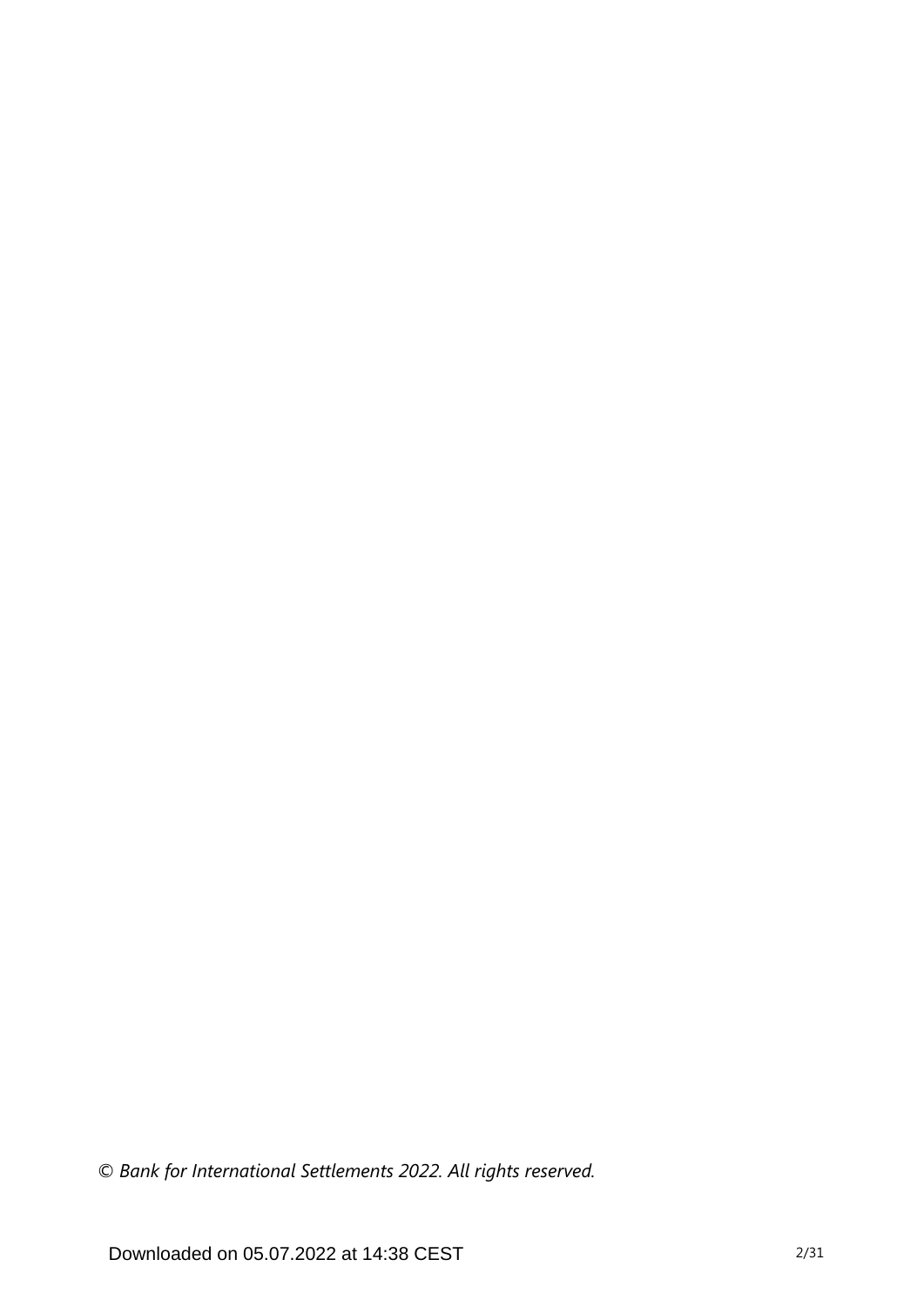### **Definition of total net cash outflows**

<span id="page-2-1"></span>The term total net cash outflows $\frac{1}{2}$  $\frac{1}{2}$  $\frac{1}{2}$  is defined as the total expected cash outflows minus total expected cash inflows in the specified stress scenario for the subsequent 30 calendar days. Total expected cash outflows are calculated by multiplying the outstanding balances of various categories or types of liabilities and off-balance sheet commitments by the rates at which they are expected to run off or be drawn down. Total expected cash inflows are calculated by multiplying the outstanding balances of various categories of contractual receivables by the rates at which they are expected to flow in under the scenario up to an aggregate cap of 75% of total expected cash outflows. **40.1**

Total net cash outflows over the next 30 days

 $=$  Total expected cash outflows – min(Total expected cash inflows, 75% of total expected cash outflows)

#### *Footnotes*

<span id="page-2-0"></span>*[1](#page-2-1)*

*Where applicable, cash inflows and outflows should include interest that is expected to be received and paid during the 30-day time horizon.*

- While most run-off rates, drawdown rates and similar factors are harmonised **40.2** across jurisdictions as outlined in this standard, a few parameters are to be determined by supervisory authorities at the national level. Where this is the case, the parameters should be transparent and made publicly available.
- **40.3** [LCR99](https://www.bis.org/basel_framework/chapter/LCR/99.htm?tldate=20281012&inforce=20191215&published=20191215) provides a summary of the factors that are applied to each category.
- Banks will not be permitted to double-count items, ie if an asset is included as part of the stock of high-quality liquid assets (HQLA) (ie the numerator), the associated cash inflows cannot also be counted as cash inflows (ie part of the denominator). Where there is potential that an item could be counted in multiple outflow categories (eg committed liquidity facilities granted to cover debt maturing within the 30 calendar day period), a bank only has to assume up to the maximum contractual outflow for that product. **40.4**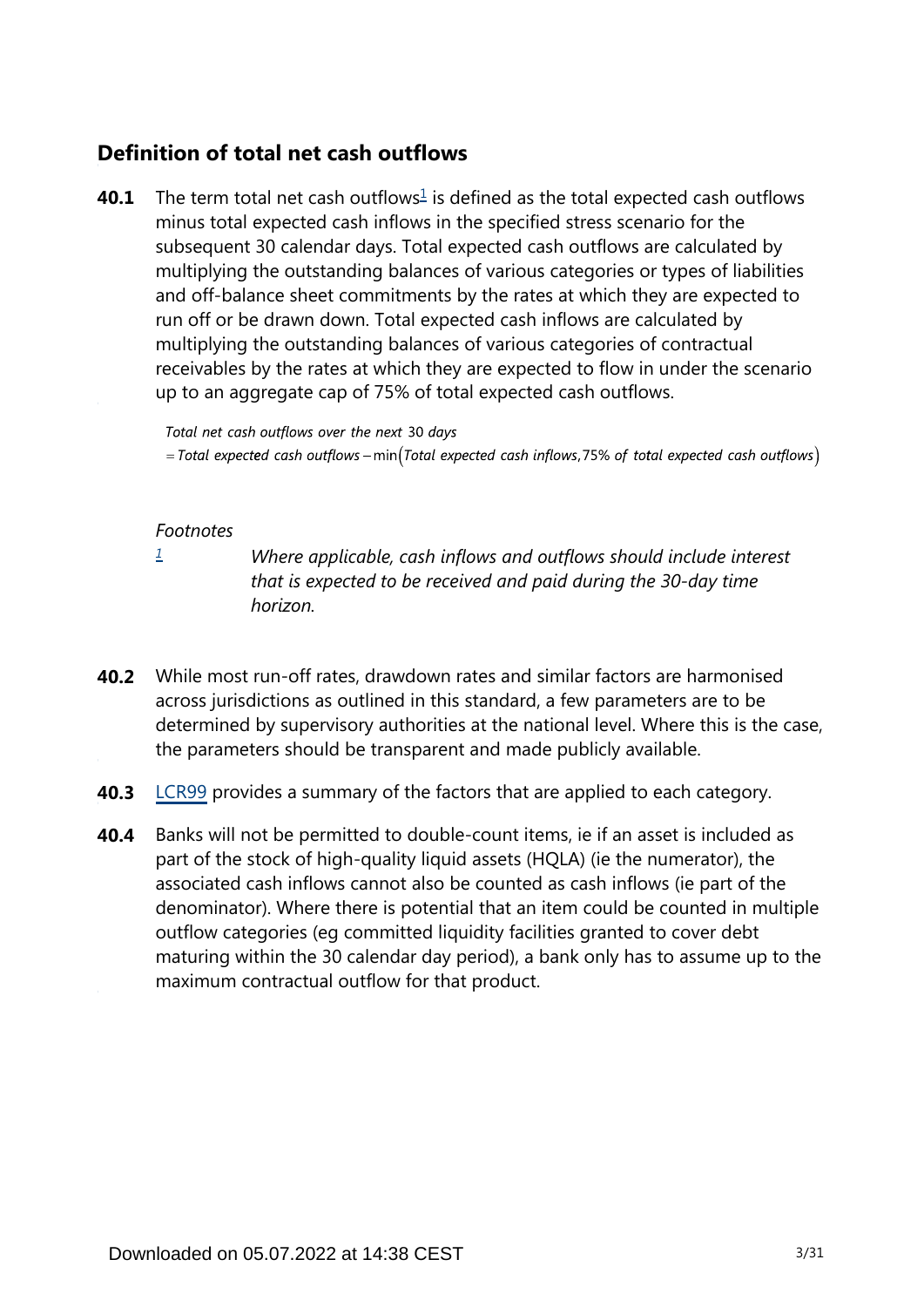### **Cash outflows – Retail deposit run-off**

- Retail deposits are defined as deposits placed with a bank by a natural person. Deposits from legal entities, sole proprietorships or partnerships are captured in wholesale deposit categories. Retail deposits subject to the Liquidity Coverage Ratio (LCR) include demand deposits and term deposits, unless otherwise excluded under the criteria set out in [LCR40.16](https://www.bis.org/basel_framework/chapter/LCR/40.htm?tldate=20281012&inforce=20191215&published=20191215#paragraph_LCR_40_20191215_40_16) and [LCR40.17.](https://www.bis.org/basel_framework/chapter/LCR/40.htm?tldate=20281012&inforce=20191215&published=20191215#paragraph_LCR_40_20191215_40_17) **40.5**
- These retail deposits are divided into "stable" and "less stable" portions of funds as described below, with minimum run-off rates listed for each category. The runoff rates for retail deposits are minimum floors, with higher run-off rates established by individual jurisdictions as appropriate to capture depositor behaviour in a period of stress in each jurisdiction. **40.6**

### **Stable deposits (run-off rate = 3% and higher)**

- <span id="page-3-1"></span>**40.7** Stable deposits, which usually receive a run-off factor of 5%, are the amount of the deposits that are fully insured $2$  by an effective deposit insurance scheme or by a public guarantee that provides equivalent protection and where:
	- (1) the depositors have other established relationships with the bank that make deposit withdrawal highly unlikely; or
	- (2) the deposits are in transactional accounts (eg accounts where salaries are automatically deposited).

### *Footnotes*

<span id="page-3-0"></span>*"Fully insured" means that 100% of the deposit amount, up to the deposit insurance limit, is covered by an effective deposit insurance scheme. Deposit balances up to the deposit insurance limit may be treated as "fully insured" even if a depositor has a balance in excess of the deposit insurance limit. However, any amount in excess of the deposit insurance limit must be treated as "less stable". For example, if a depositor has a deposit of 150 that is covered by a deposit insurance scheme, which has a limit of 100, where the depositor would receive at least 100 from the deposit insurance scheme if the financial institution were unable to pay, then 100 would be considered "fully insured" and treated as stable deposits while 50 would be treated as less stable deposits. However if the deposit insurance scheme only covered a percentage of the funds from the first currency unit (eg 90% of the deposit amount up to a limit of 100) then the entire 150 deposit would be less stable. [2](#page-3-1)*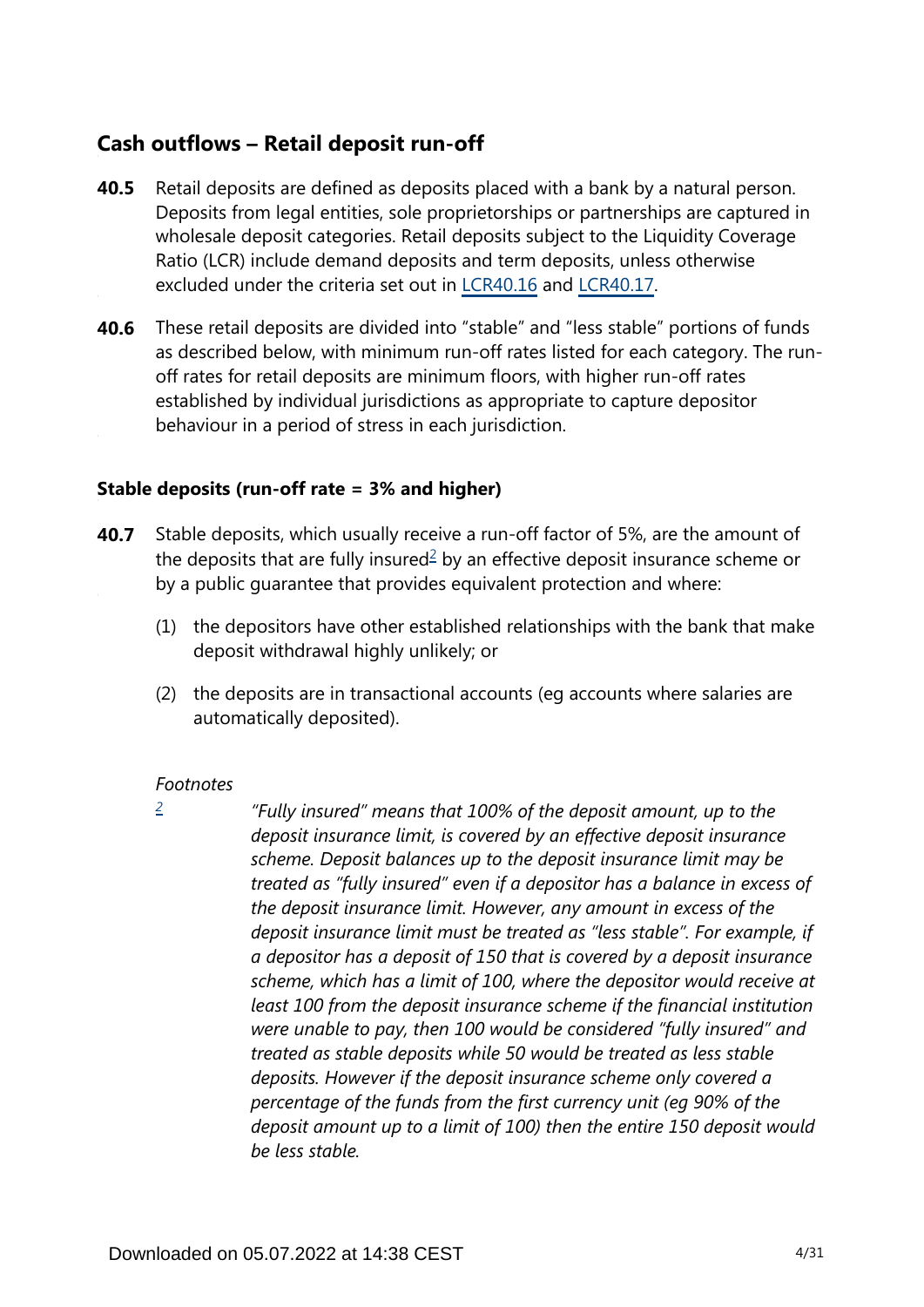- **40.8** For the purposes of this standard, an "effective deposit insurance scheme" refers to a scheme:
	- (1) that guarantees that it has the ability to make prompt payouts;
	- (2) for which the coverage is clearly defined;
	- (3) of which public awareness is high; and
	- (4) in which the deposit insurer has formal legal powers to fulfil its mandate and is operationally independent, transparent and accountable.
- **40.9** A jurisdiction with an explicit and legally binding sovereign deposit guarantee that effectively functions as deposit insurance may be regarded as having an effective deposit insurance scheme.
- **40.10** The presence of deposit insurance alone is not sufficient to consider a deposit "stable".
- <span id="page-4-2"></span><span id="page-4-1"></span><span id="page-4-0"></span>**40.11** Jurisdictions may choose to apply a run-off rate of 3% to stable deposits in their jurisdiction, if they meet the above stable deposit criteria and the following additional criteria for deposit insurance schemes:<sup>[3](#page-5-0)</sup>
	- (1) the insurance scheme is based on a system of prefunding via the periodic collection of levies on banks with insured deposits; $4$
	- (2) the scheme has adequate means of ensuring ready access to additional funding in the event of a large call on its reserves, eg an explicit and legally binding guarantee from the government, or a standing authority to borrow from the government; and
	- (3) access to insured deposits is available to depositors in a short period of time once the deposit insurance scheme is triggered. $5$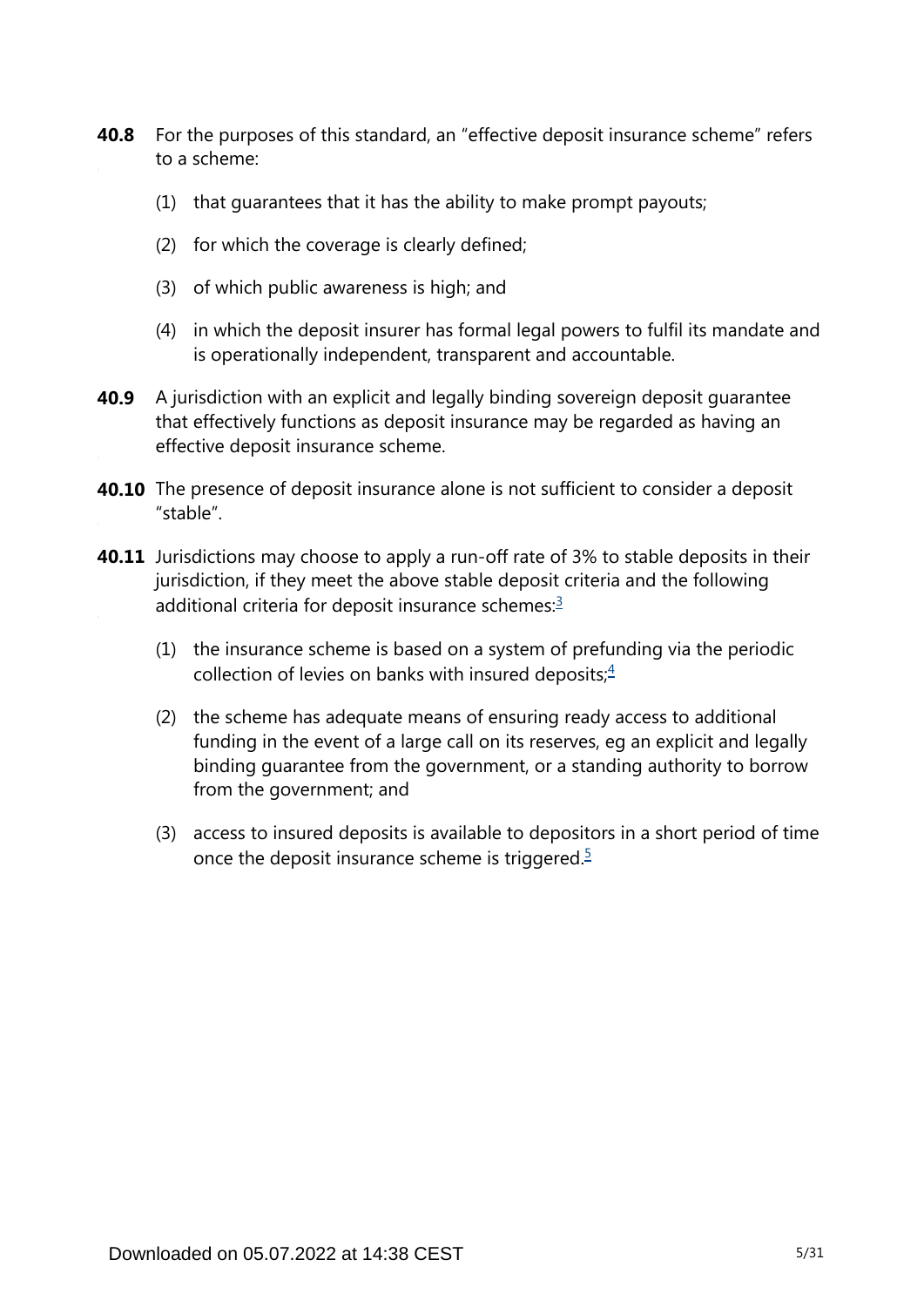- <span id="page-5-0"></span>*The Financial Stability Board has asked the International Association of Deposit Insurers (IADI), in conjunction with the Basel Committee and other relevant bodies where appropriate, to update its Core Principles and other guidance to better reflect leading practices. The criteria in this paragraph will therefore be reviewed by the Committee once the work by IADI has been completed. [3](#page-4-0)*
- <span id="page-5-1"></span>*The requirement for periodic collection of levies from banks does not preclude that deposit insurance schemes may, on occasion, provide for contribution holidays due to the scheme being well-funded at a given point in time. [4](#page-4-1)*
- *This period of time would typically be expected to be no more than seven business days. [5](#page-4-2)*
- <span id="page-5-2"></span>**40.12** Jurisdictions applying the 3% run-off rate to stable deposits with deposit insurance arrangements that meet the above criteria should be able to provide evidence of run-off rates for stable deposits within the banking system below 3% during any periods of stress experienced that are consistent with the conditions within the LCR.

### **Less stable deposits (run-off rates = 10% and higher)**

- **40.13** Supervisory authorities should develop additional buckets with higher run-off rates as necessary to apply to buckets of potentially less stable retail deposits in their jurisdictions, with a minimum run-off rate of 10%. These jurisdiction-specific run-off rates should be clearly outlined and publicly transparent. Buckets of less stable deposits may include deposits that are not fully covered by an effective deposit insurance scheme or sovereign deposit guarantee, high-value deposits, deposits from sophisticated or high net worth individuals, deposits that can be withdrawn quickly (eg internet deposits) and foreign currency deposits, as determined by each jurisdiction.
- **40.14** If a bank is not able to readily identify which retail deposits would qualify as "stable" according to the above definition (eg the bank cannot determine which deposits are covered by an effective deposit insurance scheme or a sovereign deposit guarantee), it must place the full amount in the "less stable" buckets as established by its supervisor.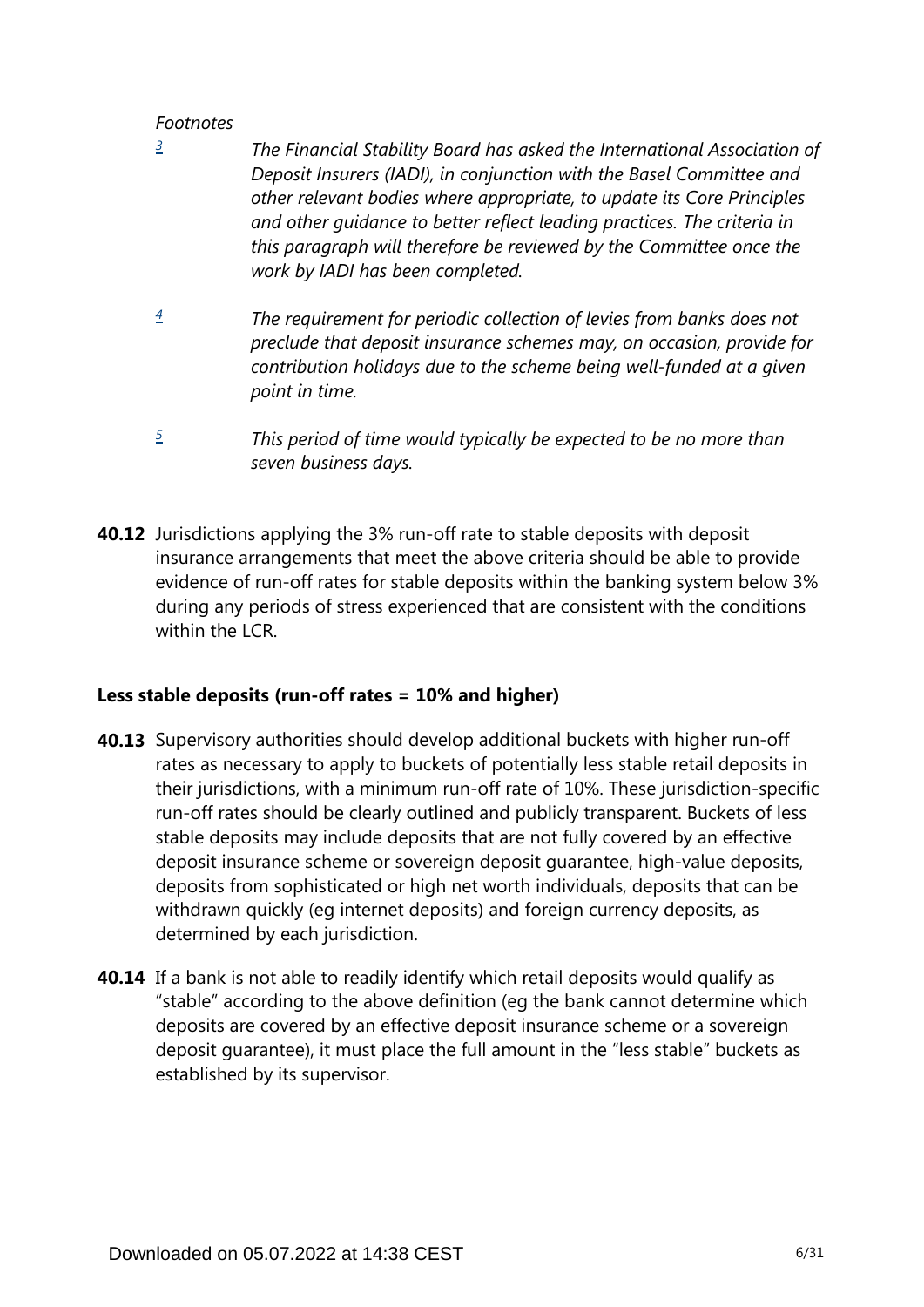**40.15** Foreign currency retail deposits are deposits denominated in any other currency than the domestic currency in a jurisdiction in which the bank operates. Supervisors will determine the run-off factor that banks in their jurisdiction

should use for foreign currency deposits. Foreign currency deposits must be considered as "less stable" if there is a reason to believe that such deposits are more volatile than domestic currency deposits. Factors affecting the volatility of foreign currency deposits include the type and sophistication of the depositors, and the nature of such deposits (eg whether the deposits are linked to business needs in the same currency, or whether the deposits are placed in a search for yield).

<span id="page-6-1"></span>**40.16** Cash outflows related to retail term deposits with a residual maturity or withdrawal notice period greater than 30 days may be excluded from total expected cash outflows if the depositor has no legal right to withdraw deposits within the 30-day horizon of the LCR, or if early withdrawal results in a significant penalty that is materially greater than the loss of interest.<sup>[6](#page-6-0)</sup>

### *Footnotes*

<span id="page-6-0"></span>*[6](#page-6-1)*

*If a portion of the term deposit can be withdrawn without incurring such a penalty, that portion must be treated as a demand deposit. The remaining balance of the deposit should be treated as a term deposit.*

**40.17** If a bank allows a depositor to withdraw such deposits without applying the corresponding penalty, or despite a clause that says the depositor has no legal right to withdraw, the entire category of these funds must be treated as demand deposits (ie regardless of the remaining term, the deposits would be subject to the deposit run-off rates as specified in [LCR40.6](https://www.bis.org/basel_framework/chapter/LCR/40.htm?tldate=20281012&inforce=20191215&published=20191215#paragraph_LCR_40_20191215_40_6) to [LCR40.15\)](https://www.bis.org/basel_framework/chapter/LCR/40.htm?tldate=20281012&inforce=20191215&published=20191215#paragraph_LCR_40_20191215_40_15). Supervisors in each jurisdiction may choose to outline exceptional circumstances that would qualify as hardship, under which the exceptional term deposit could be withdrawn by the depositor without changing the treatment of the entire pool of deposits.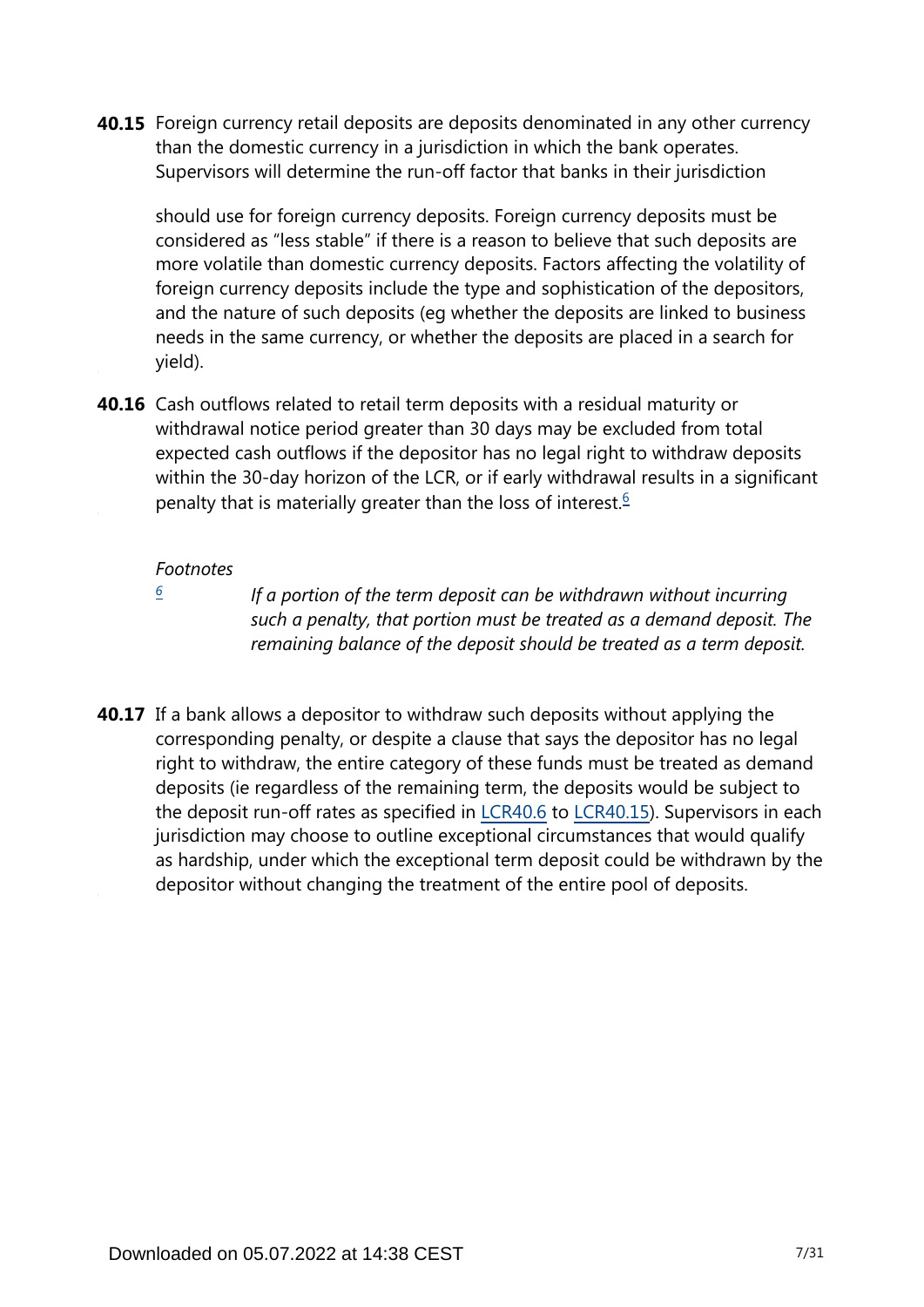**40.18** Notwithstanding the above, supervisors may also opt to treat retail term deposits that meet the qualifications set out in [LCR40.16](https://www.bis.org/basel_framework/chapter/LCR/40.htm?tldate=20281012&inforce=20191215&published=20191215#paragraph_LCR_40_20191215_40_16) with a higher than 0% run-off rate, if they clearly state the treatment that applies for their jurisdiction and apply this treatment in a similar fashion across banks in their jurisdiction. Such reasons could include, but are not limited to, supervisory concerns that depositors would withdraw term deposits in a similar fashion as retail demand deposits during either normal or stress times, concern that banks may repay such deposits early in stressed times for reputational reasons, or the presence of unintended incentives on banks to impose material penalties on consumers if deposits are withdrawn early. In these cases supervisors would assess a higher run-off against all or some of such deposits.

### **Cash outflows – unsecured wholesale funding run-off**

- **40.19** For the purposes of the LCR, "unsecured wholesale funding" is defined as those liabilities and general obligations that are raised from non-natural persons (ie legal entities, including sole proprietorships and partnerships) and are not collateralised by legal rights to specifically designated assets owned by the borrowing institution in the case of bankruptcy, insolvency, liquidation or resolution. Obligations related to derivative contracts are excluded from this definition.
- <span id="page-7-1"></span>**40.20** The wholesale funding included in the LCR is defined as all funding that is callable within the LCR's horizon of 30 days or that has its earliest possible contractual maturity date situated within this horizon (such as maturing term deposits and unsecured debt securities) as well as funding with an undetermined maturity. This should include all funding with options that are exercisable at the investor's discretion within the 30-calendar-day horizon. For funding with options exercisable at the bank's discretion, supervisors should take into account reputational factors that may limit a bank's ability not to exercise the option.<sup>[7](#page-7-0)</sup> In particular, where the market expects certain liabilities to be redeemed before their legal final maturity date, banks and supervisors should assume such behaviour for the purpose of the LCR and include these liabilities as outflows.

### *Footnotes*

*[7](#page-7-1)*

*This could reflect a case where a bank may imply that it is under liquidity stress if it did not exercise an option on its own funding.*

<span id="page-7-2"></span><span id="page-7-0"></span>**40.21** Wholesale funding that is callable ${}^8$  ${}^8$  by the funds provider subject to a contractually defined and binding notice period surpassing the 30-day horizon is not included.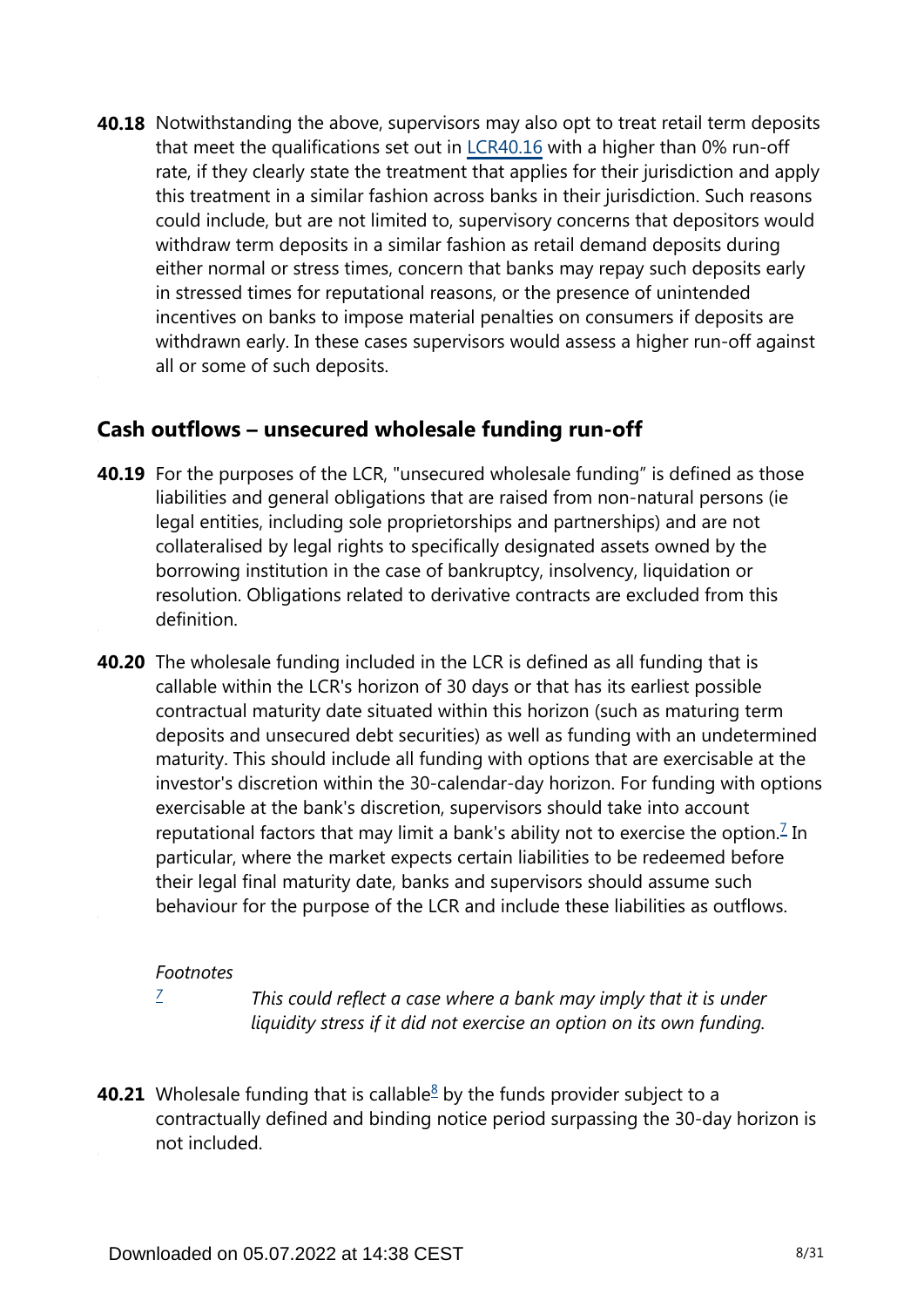*[8](#page-7-2)*

*This takes into account any embedded options linked to the funds provider's ability to call the funding before contractual maturity.*

### <span id="page-8-0"></span>**Unsecured wholesale funding provided by small business customers: 5%, 10% and higher**

- **40.22** Unsecured wholesale funding provided by small business customers is treated the same way as retail deposits for the purposes of this standard, effectively distinguishing between a "stable" portion of funding provided by small business customers and different buckets of less stable funding defined by each jurisdiction. The same bucket definitions and associated run-off factors apply as for retail deposits.
- <span id="page-8-2"></span>**40.23** This category consists of deposits and other extensions of funds made by nonfinancial small business customers. "Small business customers" are defined in line with the definition of loans extended to small businesses in [CRE30.20](https://www.bis.org/basel_framework/chapter/CRE/30.htm?tldate=20281012&inforce=20230101&published=20200327#paragraph_CRE_30_20230101_30_20) to [CRE30.22](https://www.bis.org/basel_framework/chapter/CRE/30.htm?tldate=20281012&inforce=20230101&published=20200327#paragraph_CRE_30_20230101_30_22) that are managed as retail exposures and are generally considered as having similar liquidity risk characteristics to retail accounts provided the total aggregated funding<sup>[9](#page-8-1)</sup> raised from one small business customer is less than  $\epsilon$ 1 million (on a consolidated basis where applicable).

#### *Footnotes*

<span id="page-8-1"></span>*[9](#page-8-2)*

*"Aggregated funding" means the gross amount (ie not netting any form of credit extended to the legal entity) of all forms of funding (eg deposits or debt securities or similar derivative exposure for which the counterparty is known to be a small business customer). In addition, applying the limit on a consolidated basis means that where one or more small business customers are affiliated with each other, they may be considered as a single creditor such that the limit is applied to the total funding received by the bank from this group of customers.*

Where a bank does not have any exposure to a small business customer that **40.24** would enable it to use the definition under [CRE30.20](https://www.bis.org/basel_framework/chapter/CRE/30.htm?tldate=20281012&inforce=20230101&published=20200327#paragraph_CRE_30_20230101_30_20) to [CRE30.22,](https://www.bis.org/basel_framework/chapter/CRE/30.htm?tldate=20281012&inforce=20230101&published=20200327#paragraph_CRE_30_20230101_30_22) the bank may include such a deposit in this category provided that the total aggregate funding raised from the customer is less than  $E1$  million (on a consolidated basis where applicable) and the deposit is managed as a retail deposit. This means that the bank treats such deposits in its internal risk management systems consistently over time and in the same manner as other retail deposits, and that the deposits are not individually managed in a way comparable to larger corporate deposits.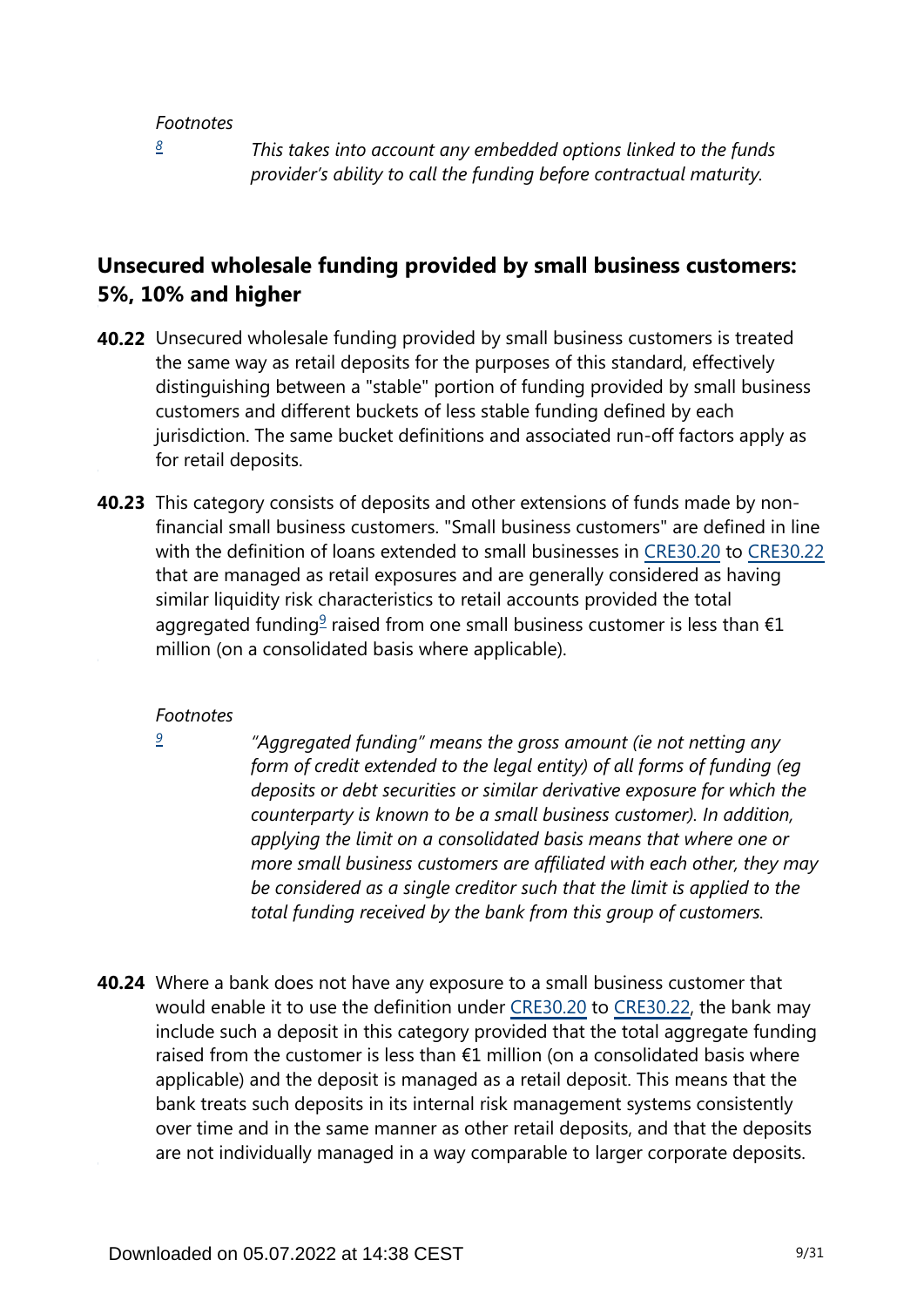**40.25** Term deposits from small business customers must be treated in accordance with the treatment for term retail deposits as outlined in [LCR40.16](https://www.bis.org/basel_framework/chapter/LCR/40.htm?tldate=20281012&inforce=20191215&published=20191215#paragraph_LCR_40_20191215_40_16) to [LCR40.18](https://www.bis.org/basel_framework/chapter/LCR/40.htm?tldate=20281012&inforce=20191215&published=20191215#paragraph_LCR_40_20191215_40_18).

## **Operational deposits generated by clearing, custody and cash management activities: 25%**

- **40.26** Certain activities lead to financial and non-financial customers needing to place, or leave, deposits with a bank in order to facilitate their access and ability to use payment and settlement systems and otherwise make payments. These funds may receive a 25% run-off factor only if the customer has a substantive dependency with the bank and the deposit is required for such activities. Supervisory approval should be given to ensure that banks utilising this treatment actually are conducting these operational activities at the level indicated. Supervisors may choose not to permit banks to utilise the operational deposit run-off rates in cases where, for example, a significant portion of operational deposits are provided by a small proportion of customers (ie concentration risk).
- **40.27** Qualifying activities in this context refer to clearing, custody or cash management activities that meet the following criteria.
	- (1) The customer must be reliant on the bank to perform these services as an independent third party intermediary in order to fulfil its normal banking activities over the next 30 days. For example, this condition would not be met if the bank is aware that the customer has adequate backup arrangements.
	- (2) These services must be provided under a legally binding agreement to institutional customers.
	- (3) The termination of such agreements must be subject either to a notice period of at least 30 days or significant switching costs (such as those related to transaction, information technology, early termination or legal costs) to be borne by the customer if the operational deposits are moved before 30 days.
- **40.28** Qualifying operational deposits generated by such an activity are ones where:
	- (1) The deposits are by-products of the underlying services provided by the banking organisation and not sought out in the wholesale market in the sole interest of offering interest income.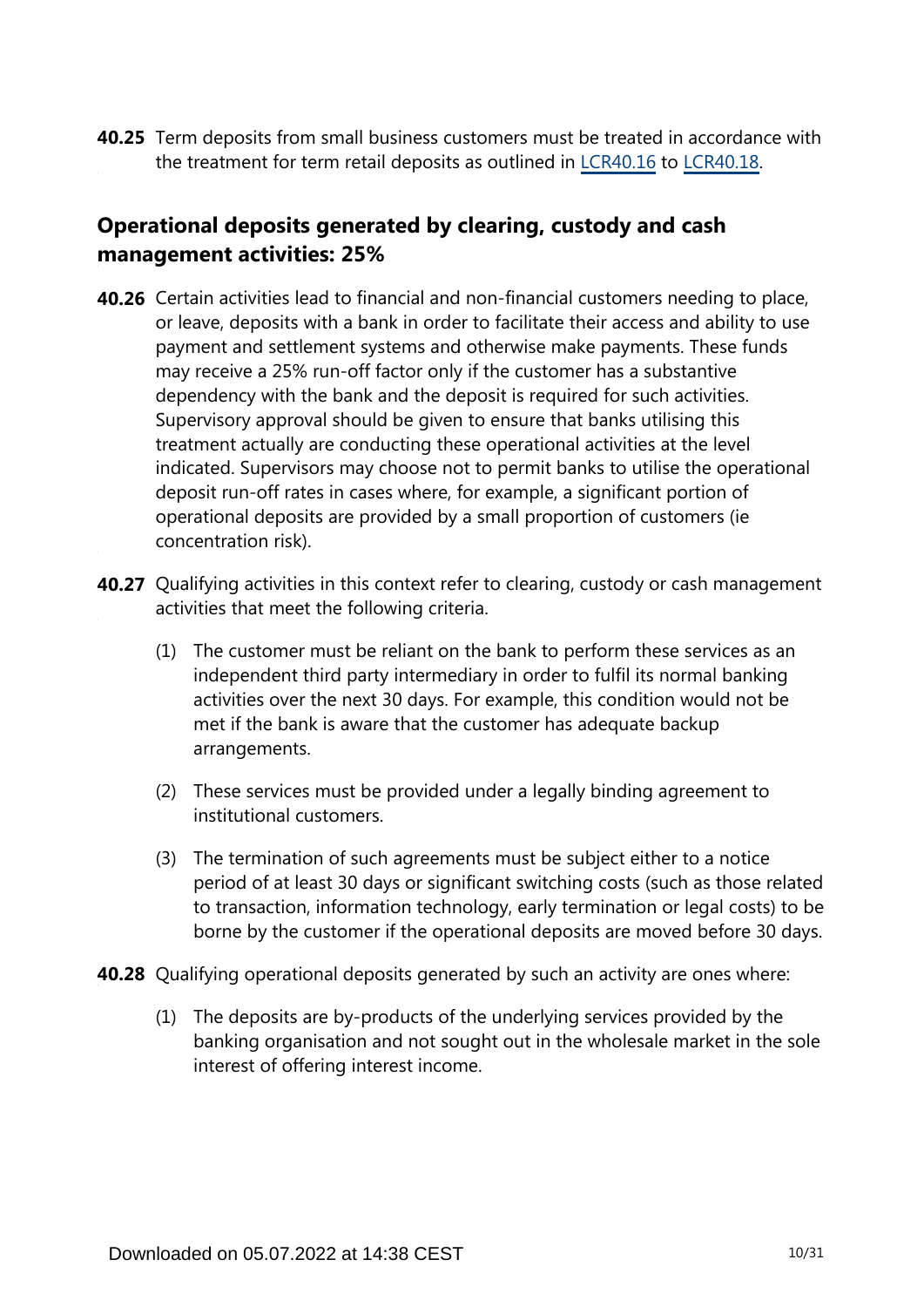- (2) The deposits are held in specifically designated accounts and priced without giving an economic incentive to the customer (not limited to paying market interest rates) to leave any excess funds on these accounts. In the case that interest rates in a jurisdiction are close to zero, such accounts should be noninterest bearing. Banks should be particularly aware that during prolonged periods of low interest rates, excess balances (as defined below) could be significant.
- **40.29** Any excess balances that could be withdrawn and would still leave enough funds to fulfil these clearing, custody and cash management activities do not qualify for the 25% factor. In other words, only that part of the deposit balance with the service provider that is proven to serve a customer's operational needs can qualify as stable. Excess balances must be treated in the appropriate category for non-operational deposits. If banks are unable to determine the amount of the excess balance, then the entire deposit must be assumed to be excess to requirements and, therefore, considered non-operational.
- **40.30** Banks must determine the methodology for identifying excess deposits that are excluded from this treatment. This assessment should be conducted at a sufficiently granular level to adequately assess the risk of withdrawal in an idiosyncratic stress. The methodology should take into account relevant factors such as the likelihood that wholesale customers have above average balances in advance of specific payment needs, and consider appropriate indicators (eg ratios of account balances to payment or settlement volumes or to assets under custody) to identify those customers that are not actively managing account balances efficiently.
- **40.31** Operational deposits must receive a 0% inflow assumption for the depositing bank given that these deposits are required for operational reasons, and are therefore not available to the depositing bank to repay other outflows.
- <span id="page-10-0"></span>**40.32** Notwithstanding these operational categories, if the deposit under consideration arises out of correspondent banking or from the provision of prime brokerage services, it must be treated as if there were no operational activity for the purpose of determining run-off factors. $\frac{10}{10}$  $\frac{10}{10}$  $\frac{10}{10}$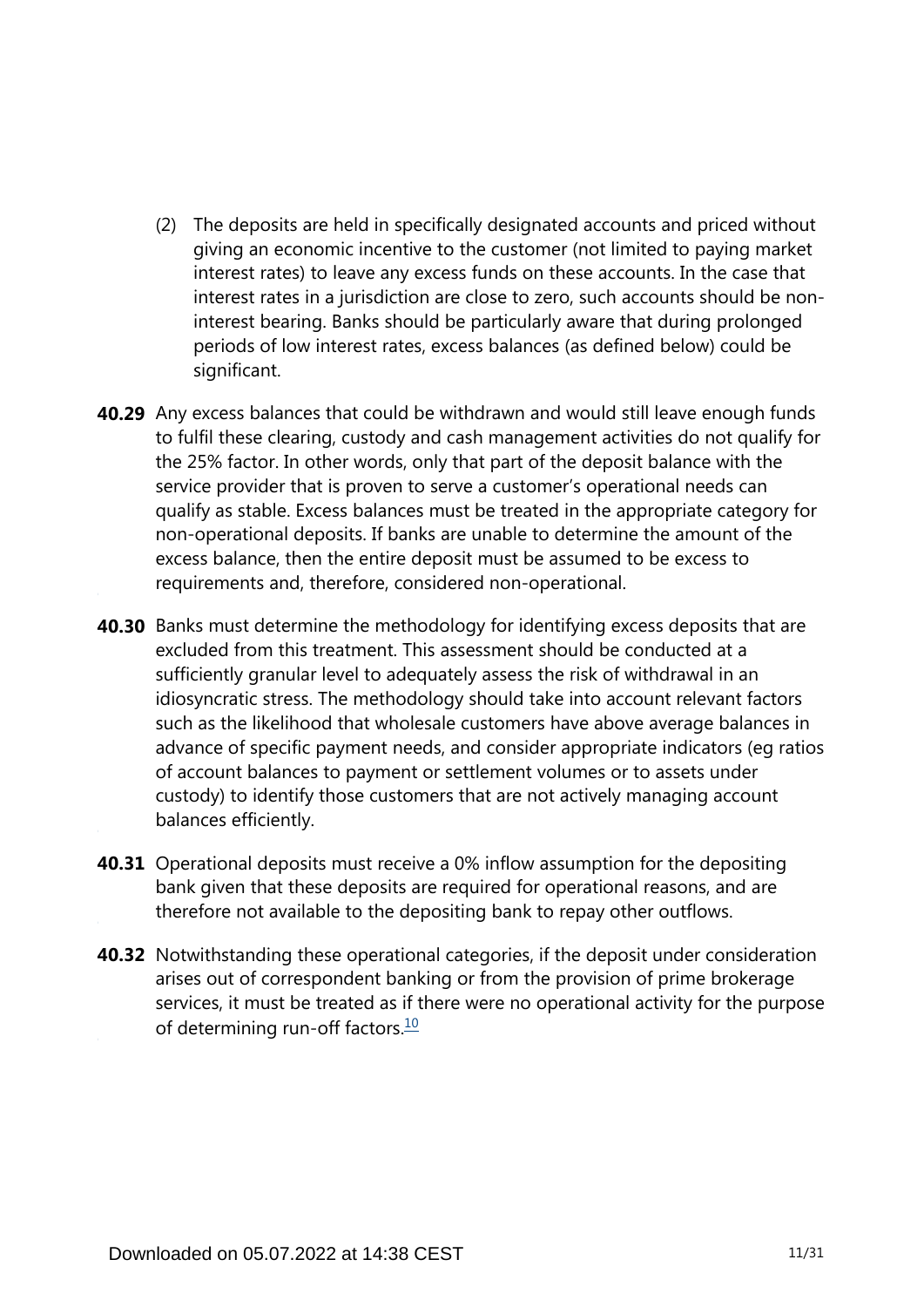*Correspondent banking refers to arrangements under which one bank (correspondent) holds deposits owned by other banks (respondents) and provides payment and other services in order to settle foreign currency transactions (eg so-called nostro and vostro accounts used to settle transactions in a currency other than the domestic currency of the respondent bank for the provision of clearing and settlement of payments). Prime brokerage is a package of services offered to large active investors, particularly institutional hedge funds. These services usually include: clearing, settlement and custody; consolidated reporting; financing (margin, repo or synthetic); securities lending; capital introduction; and risk analytics.* 

- **40.33** The following paragraphs describe the types of activities that may generate operational deposits. A bank should assess whether the presence of such an activity does indeed generate an operational deposit as not all such activities qualify due to differences in customer dependency, activity and practices. A clearing relationship, in this context, refers to a service arrangement that enables customers to transfer funds (or securities) indirectly through direct participants in domestic settlement systems to final recipients. Such services are limited to the following activities:
	- (1) transmission, reconciliation and confirmation of payment orders;
	- (2) daylight overdraft, overnight financing and maintenance of post-settlement balances; and
	- (3) determination of intraday and final settlement positions.
- **40.34** A custody relationship, in this context, refers to the provision of safekeeping, reporting, processing of assets or the facilitation of the operational and administrative elements of related activities on behalf of customers in the process of their transacting and retaining financial assets. Such services are limited to the settlement of securities transactions, the transfer of contractual payments, the processing of collateral, and the provision of custody related cash management services. Also included are the receipt of dividends and other income, client subscriptions and redemptions. Custodial services can furthermore extend to asset and corporate trust servicing, treasury, escrow, funds transfer, stock transfer and agency services, including payment and settlement services (excluding correspondent banking), and depository receipts.

<span id="page-11-0"></span>*[<sup>10</sup>](#page-10-0)*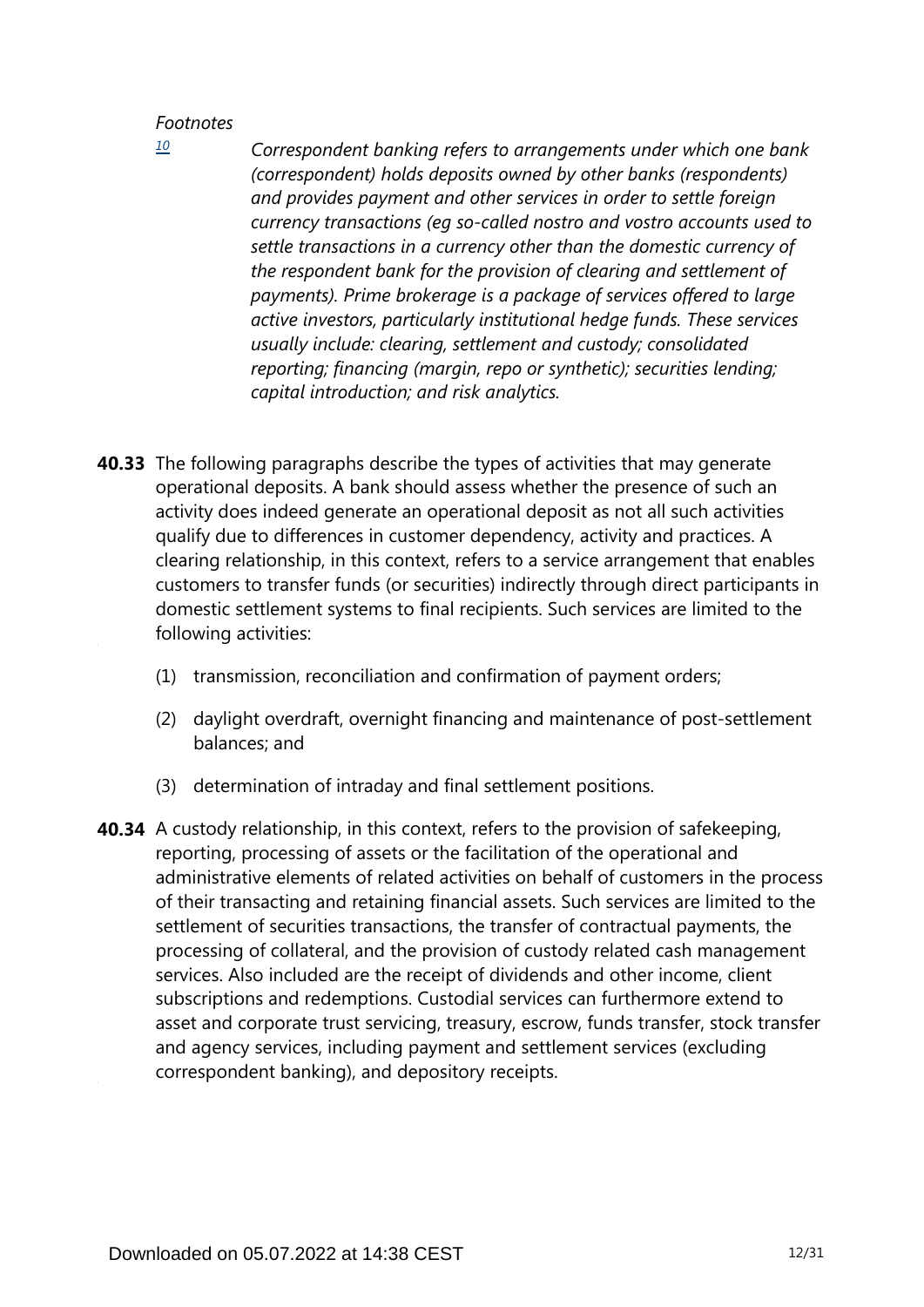**40.35** A cash management relationship, in this context, refers to the provision of cash management and related services to customers. Cash management services, in this context, refers to those products and services provided to a customer to

manage its cash flows, assets and liabilities, and conduct financial transactions necessary to the customer's ongoing operations. Such services are limited to payment remittance, collection and aggregation of funds, payroll administration, and control over the disbursement of funds.

**40.36** The portion of the operational deposits generated by clearing, custody and cash management activities that is fully covered by deposit insurance may receive the same treatment as "stable" retail deposits.

## **Treatment of deposits in institutional networks of cooperative banks: 25% or 100%**

- **40.37** An institutional network of cooperative (or otherwise named) banks is a group of legally autonomous banks with a statutory framework of cooperation with common strategic focus and brand where specific functions are performed by central institutions or specialised service providers. So long as both the bank that has received the monies and the bank that has deposited participate in the same institutional network's mutual protection scheme against illiquidity and insolvency of its members, a 25% run-off rate may be given to the amount of deposits of member institutions with the central institution or specialised central service providers that are placed:
	- (1) due to statutory minimum deposit requirements, which are registered at regulators; or
	- (2) in the context of common task sharing and legal, statutory or contractual arrangements.
- **40.38** As with other operational deposits, these deposits must receive a 0% inflow assumption for the depositing bank, as these funds are considered to remain with the centralised institution.
- **40.39** Supervisory approval should be given to ensure that banks utilising this treatment actually are the central institution or a central service provider of such a cooperative (or otherwise named) network. Correspondent banking activities must not be included in this treatment and must receive a 100% outflow treatment, as must funds placed at the central institutions or specialised service providers for any other reason other than those outlined in [LCR40.37](https://www.bis.org/basel_framework/chapter/LCR/40.htm?tldate=20281012&inforce=20191215&published=20191215#paragraph_LCR_40_20191215_40_37), or for operational functions of clearing, custody, or cash management as outlined in [LCR40.33](https://www.bis.org/basel_framework/chapter/LCR/40.htm?tldate=20281012&inforce=20191215&published=20191215#paragraph_LCR_40_20191215_40_33) to [LCR40.35](https://www.bis.org/basel_framework/chapter/LCR/40.htm?tldate=20281012&inforce=20191215&published=20191215#paragraph_LCR_40_20191215_40_35).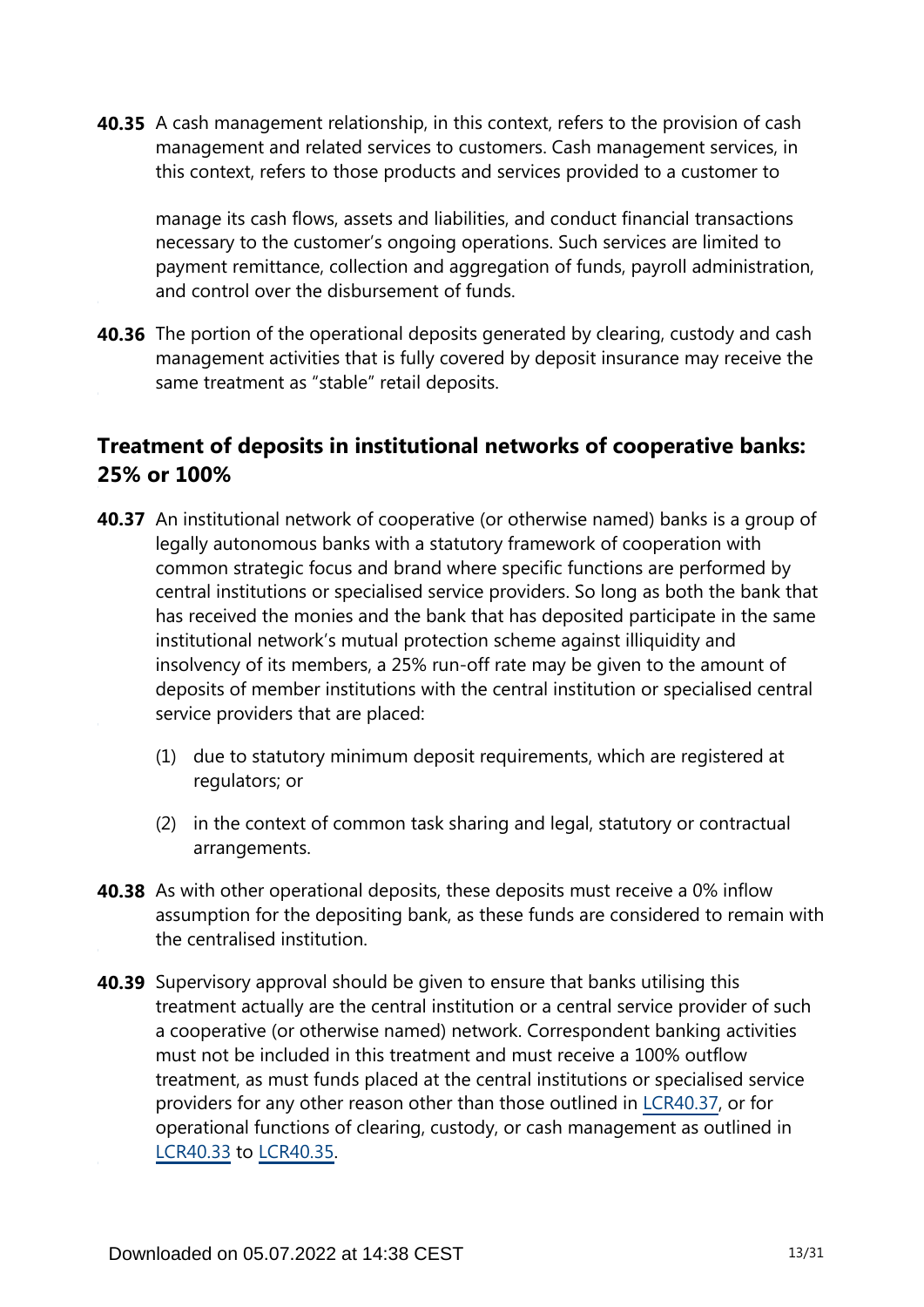# **Unsecured wholesale funding provided by non-financial corporates and sovereigns, central banks, multilateral development banks and public sector entities: 20% or 40%**

- **40.40** This category comprises all deposits and other extensions of unsecured funding from non-financial corporate customers (that are not categorised as small business customers) and (both domestic and foreign) sovereign, central bank, multilateral development bank, and public sector entity (PSE) customers that are not specifically held for operational purposes (as defined above). The run-off factor for these funds must be 40%, unless the criteria in [LCR40.41](https://www.bis.org/basel_framework/chapter/LCR/40.htm?tldate=20281012&inforce=20191215&published=20191215#paragraph_LCR_40_20191215_40_41) are met.
- **40.41** Unsecured wholesale funding provided by non-financial corporate customers, sovereigns, central banks, multilateral development banks and PSEs without operational relationships may receive a 20% run-off factor if the entire amount of the deposit is fully covered by an effective deposit insurance scheme or by a public guarantee that provides equivalent protection.

## **Unsecured wholesale funding provided by other legal entity customers: 100%**

<span id="page-13-5"></span><span id="page-13-4"></span><span id="page-13-3"></span>**40.42** This category consists of all deposits and other funding from other institutions (including banks, securities firms, insurance companies, etc), fiduciaries,  $\frac{11}{12}$  $\frac{11}{12}$  $\frac{11}{12}$ beneficiaries, $\frac{12}{12}$  $\frac{12}{12}$  $\frac{12}{12}$  conduits and special purpose vehicles, affiliated entities of the  $bank<sup>13</sup>$  $bank<sup>13</sup>$  $bank<sup>13</sup>$  and other entities that are not specifically held for operational purposes (as defined above) and not included in the prior three categories. The run-off factor for these funds must be 100%.

### *Footnotes*

- <span id="page-13-0"></span>*Fiduciary is defined in this context as a legal entity that is authorised to manage assets on behalf of a third party. Fiduciaries include asset management entities such as pension funds and other collective investment vehicles. [11](#page-13-3)*
- <span id="page-13-1"></span>*Beneficiary is defined in this context as a legal entity that receives, or may become eligible to receive, benefits under a will, insurance policy, retirement plan, annuity, trust, or other contract. [12](#page-13-4)*
- <span id="page-13-2"></span>*Outflows on unsecured wholesale funding from affiliated entities of the bank are included in this category unless the funding is part of an operational relationship, a deposit in an institutional network of cooperative banks or the affiliated entity is a non-financial corporate. [13](#page-13-5)*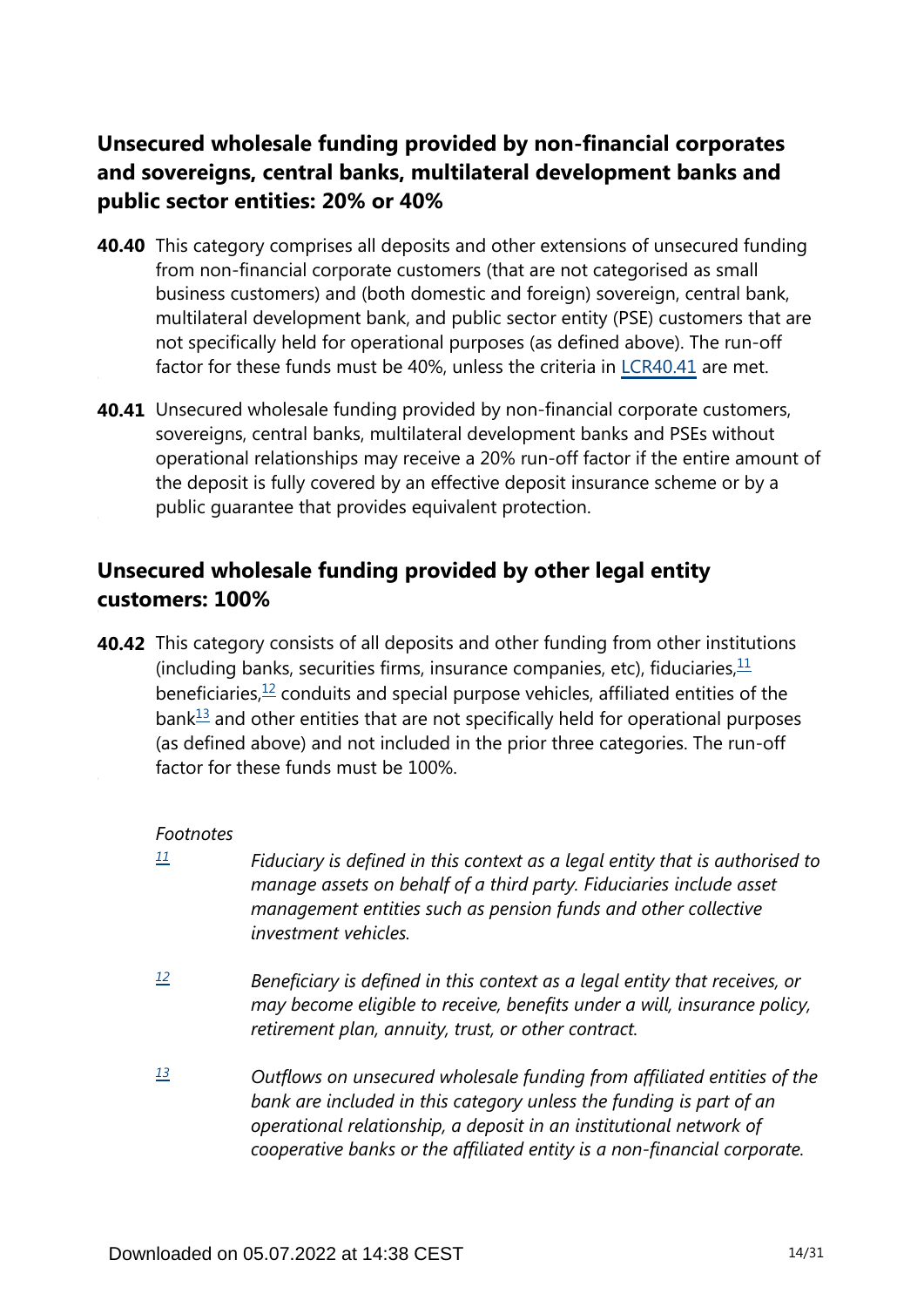- **40.43** All notes, bonds and other debt securities issued by the bank must be included in this category regardless of the holder, unless the bond is sold exclusively in the retail market and held in retail accounts (including small business customer accounts treated as retail per [LCR40.22](https://www.bis.org/basel_framework/chapter/LCR/40.htm?tldate=20281012&inforce=20191215&published=20191215#paragraph_LCR_40_20191215_40_22) to [LCR40.24\)](https://www.bis.org/basel_framework/chapter/LCR/40.htm?tldate=20281012&inforce=20191215&published=20191215#paragraph_LCR_40_20191215_40_24), in which case the instruments may be treated in the appropriate retail or small business customer deposit category. To be treated in this manner, it is not sufficient that the debt instruments are specifically designed and marketed to retail or small business customers. Rather there should be limitations placed such that those instruments cannot be bought and held by parties other than retail or small business customers.
- **40.44** Customer cash balances arising from the provision of prime brokerage services, including but not limited to the cash arising from prime brokerage services as identified in [LCR40.32](https://www.bis.org/basel_framework/chapter/LCR/40.htm?tldate=20281012&inforce=20191215&published=20191215#paragraph_LCR_40_20191215_40_32), must be considered separate from any required segregated balances related to client protection regimes imposed by national regulations, and must not be netted against other customer exposures included in this standard. These offsetting balances held in segregated accounts are treated as inflows in [LCR40.87](https://www.bis.org/basel_framework/chapter/LCR/40.htm?tldate=20281012&inforce=20191215&published=20191215#paragraph_LCR_40_20191215_40_87) and must be excluded from the stock of HQLA.

### **Secured funding run-off**

- **40.45** For the purposes of this standard, "secured funding" is defined as those liabilities and general obligations that are collateralised by legal rights to specifically designated assets owned by the borrowing institution in the case of bankruptcy, insolvency, liquidation or resolution. Unless the counterparty is a central bank, secured funding does not include transactions collateralised by assets that are not tradable in financial markets such as property, plant and equipment.
- <span id="page-14-1"></span><span id="page-14-0"></span>**40.46** Loss of secured funding on short-term financing transactions: In this scenario, the ability to continue to transact repurchase, reverse repurchase and other securities financing transactions is limited to transactions backed by HQLA or with the bank' s domestic sovereign, PSE or central bank. $14$  Collateral swaps must be treated as repurchase or reverse repurchase agreements, as must any other transaction with a similar form. Additionally, collateral lent to the bank's customers to effect short positions<sup>[15](#page-15-1)</sup> must be treated as a form of secured funding. For the scenario, a bank must apply the following factors to all outstanding secured funding transactions with maturities within the 30-calendar-day stress horizon, including customer short positions that do not have a specified contractual maturity. The amount of outflow must be calculated based on the amount of funds raised through the transaction, and not the value of the underlying collateral.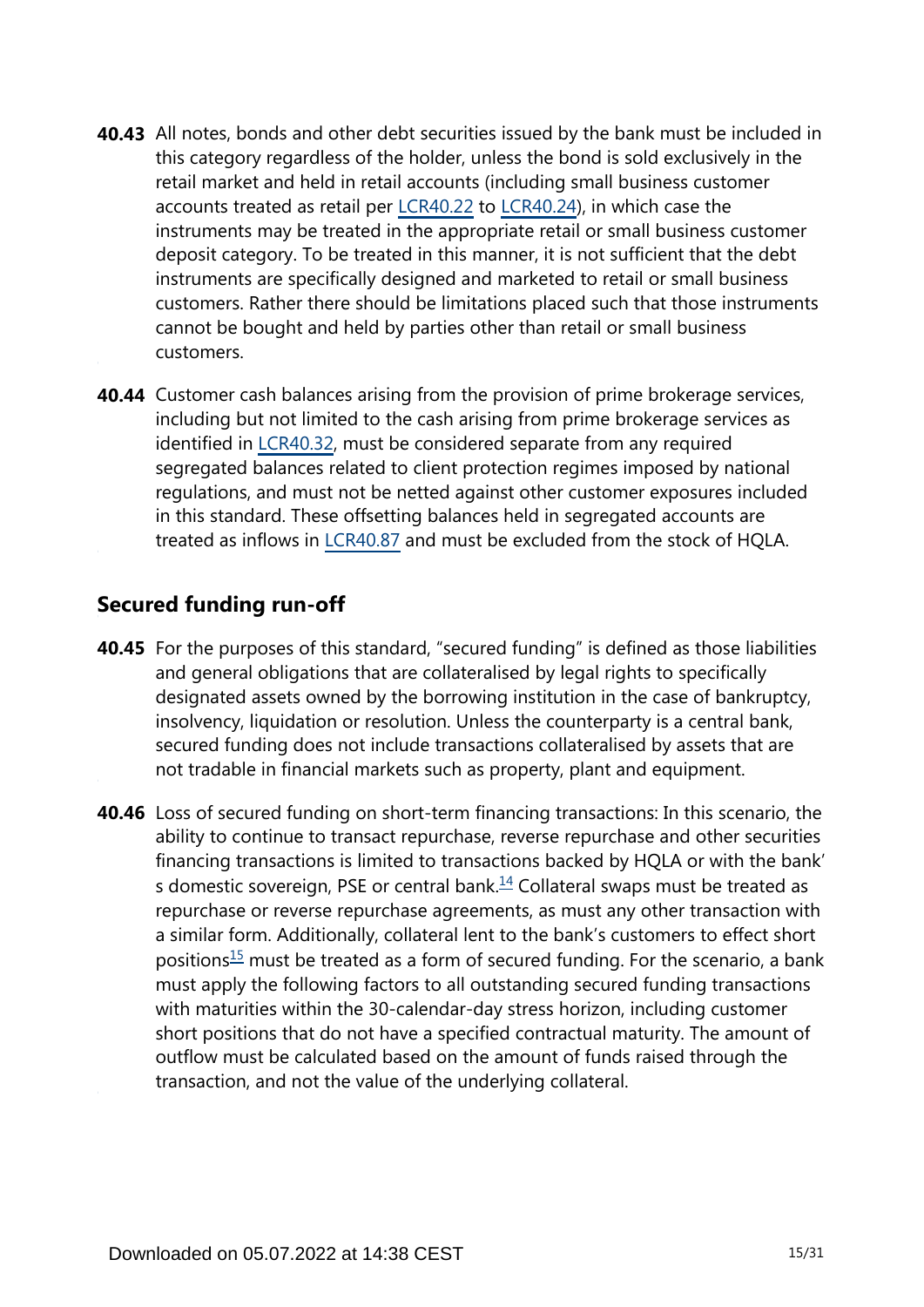- <span id="page-15-0"></span>*In this context, PSEs that receive this treatment should be limited to those that are 20% risk weighted or better, and "domestic" can be defined as a jurisdiction where a bank is legally incorporated. [14](#page-14-0)*
- <span id="page-15-1"></span>*A customer short position in this context describes a transaction where a bank's customer sells a security it does not own, and the bank subsequently obtains the same security from internal or external sources to make delivery into the sale. Internal sources include the bank's own inventory of collateral as well as rehypothecatable collateral held in other customer margin accounts. External sources include collateral obtained through a securities borrowing, reverse repo, or like transaction. [15](#page-14-1)*
- **40.47** Due to the high quality of Level 1 assets, no reduction in funding availability against these assets is assumed to occur. Moreover, no reduction in funding availability is expected for any maturing secured funding transactions with the bank's domestic central bank. A reduction in funding availability must be assigned to maturing transactions backed by Level 2 assets equivalent to the required haircuts. A 25% factor may be applied for maturing secured funding transactions with the bank's domestic sovereign, multilateral development banks, or domestic PSEs that have a 20% or lower risk weight, when the transactions are backed by assets other than Level 1 or Level 2A assets, in recognition that these entities are unlikely to withdraw secured funding from banks in a time of marketwide stress. This treatment, however, may be applied only to outstanding secured funding transactions. Unused collateral or merely the capacity to borrow, as determined at the end of the day for the reporting date, must not be given any credit in this treatment.
- **40.48** For all other maturing transactions the run-off factor is 100%, including transactions where a bank has satisfied customers' short positions with its own long inventory. All secured transactions maturing within 30 days should be reported according to the collateral actually pledged as of close of business on the LCR measurement date. If the bank pledges a pool of assets and cannot determine which specific assets in the collateral pool are used to collateralise the transactions with a residual maturity greater than 30 days, it may assume that assets are encumbered to these transactions in order of increasing liquidity value, consistent with the methodology set out in [LCR30.16](https://www.bis.org/basel_framework/chapter/LCR/30.htm?tldate=20281012&inforce=20191215&published=20200605#paragraph_LCR_30_20191215_30_16), in such a way that assets with the lowest liquidity value in the LCR are assigned to the transactions with the longest residual maturities first. The table below summarises the outflow applicable to transactions maturing within 30 days.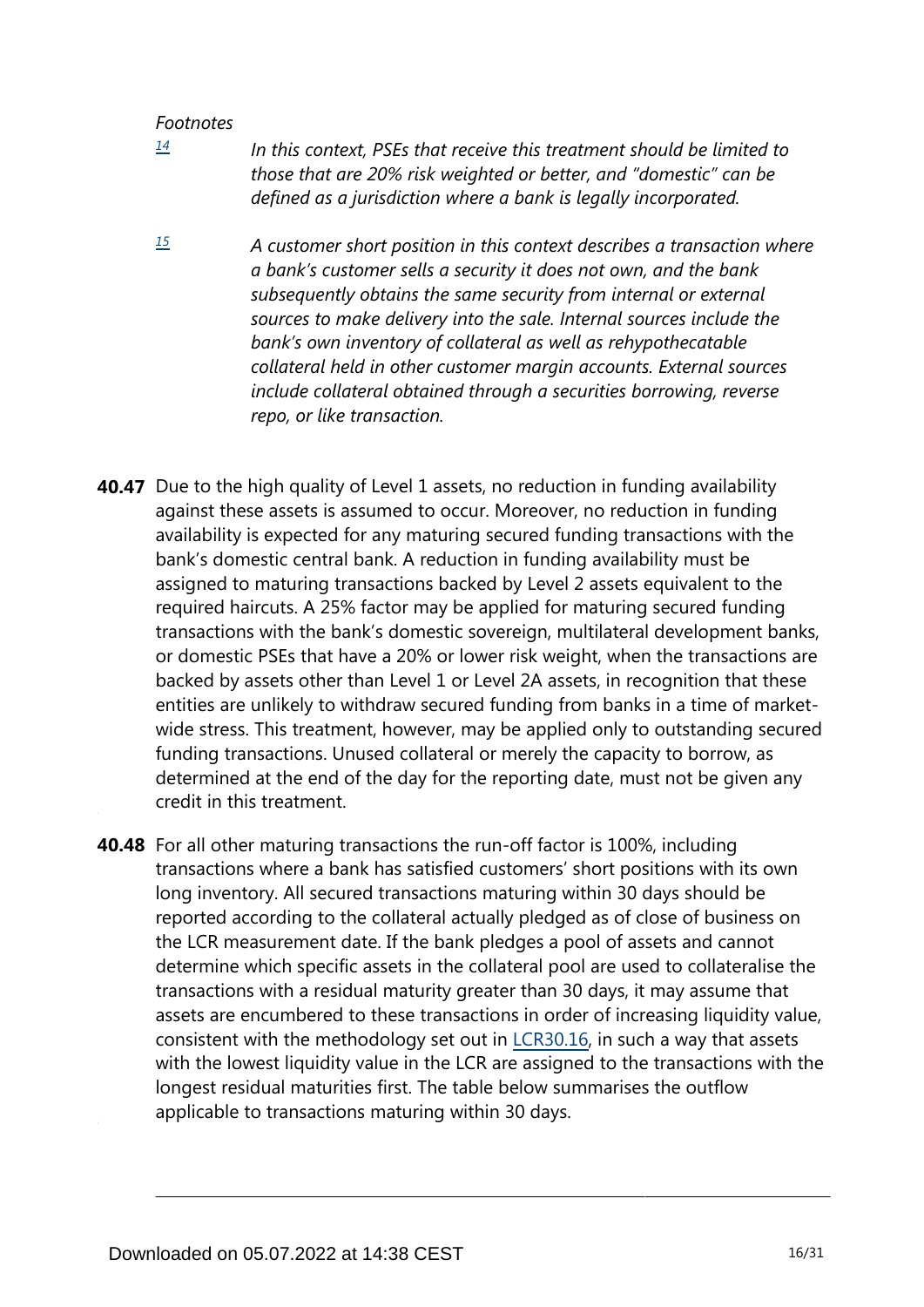| Categories for outstanding maturing secured funding<br>transactions                                                                                                                                                                               | Amount to add to<br>cash outflows |
|---------------------------------------------------------------------------------------------------------------------------------------------------------------------------------------------------------------------------------------------------|-----------------------------------|
| Backed by Level 1 assets or with central banks                                                                                                                                                                                                    | 0%                                |
| Backed by Level 2A assets                                                                                                                                                                                                                         | 15%                               |
| Secured funding transactions with domestic sovereign, PSEs or<br>multilateral development banks that are not backed by Level 1 or<br>2A assets. PSEs that receive this treatment are limited to those<br>that have a risk weight of 20% or lower. | 25%                               |
| Backed by residential mortgage-backed securities (RMBS)<br>eligible for inclusion in Level 2B                                                                                                                                                     | 25%                               |
| Backed by other Level 2B assets                                                                                                                                                                                                                   | 50%                               |
| All others                                                                                                                                                                                                                                        | 100%                              |

## **Cash outflows – Additional requirements**

<span id="page-16-0"></span>**40.49** Derivatives cash outflows: The sum of all net derivative cash outflows must receive a 100% factor. Banks must calculate, in accordance with their existing valuation methodologies, expected contractual derivative cash inflows and outflows. Cash flows may be calculated on a net basis (ie inflows can offset outflows) by counterparty only where a valid master netting agreement exists. Banks should exclude from such calculations those liquidity requirements that would result from increased collateral needs due to market value movements or declines in value of collateral posted. $16$  Options that can be exercised within the next 30 days, including options that expire in greater than 30 days (eg an American-style option), must be assumed to be exercised when they are "in the money" to the option buyer. For transactions involving a delivery obligation that can be fulfilled with a variety of asset classes, delivery of the least valuable asset possible ("cheapest to deliver") must be assumed. This should apply symmetrically to both the inflow and outflow perspective, such that the obligor is assumed to deliver the security with the lowest liquidity value. Cash flows arising from foreign exchange derivative transactions that involve a full exchange of principal amounts on a simultaneous basis (or within the same day) may be reflected as a net cash flow figure, even where those transactions are not covered by a master netting agreement.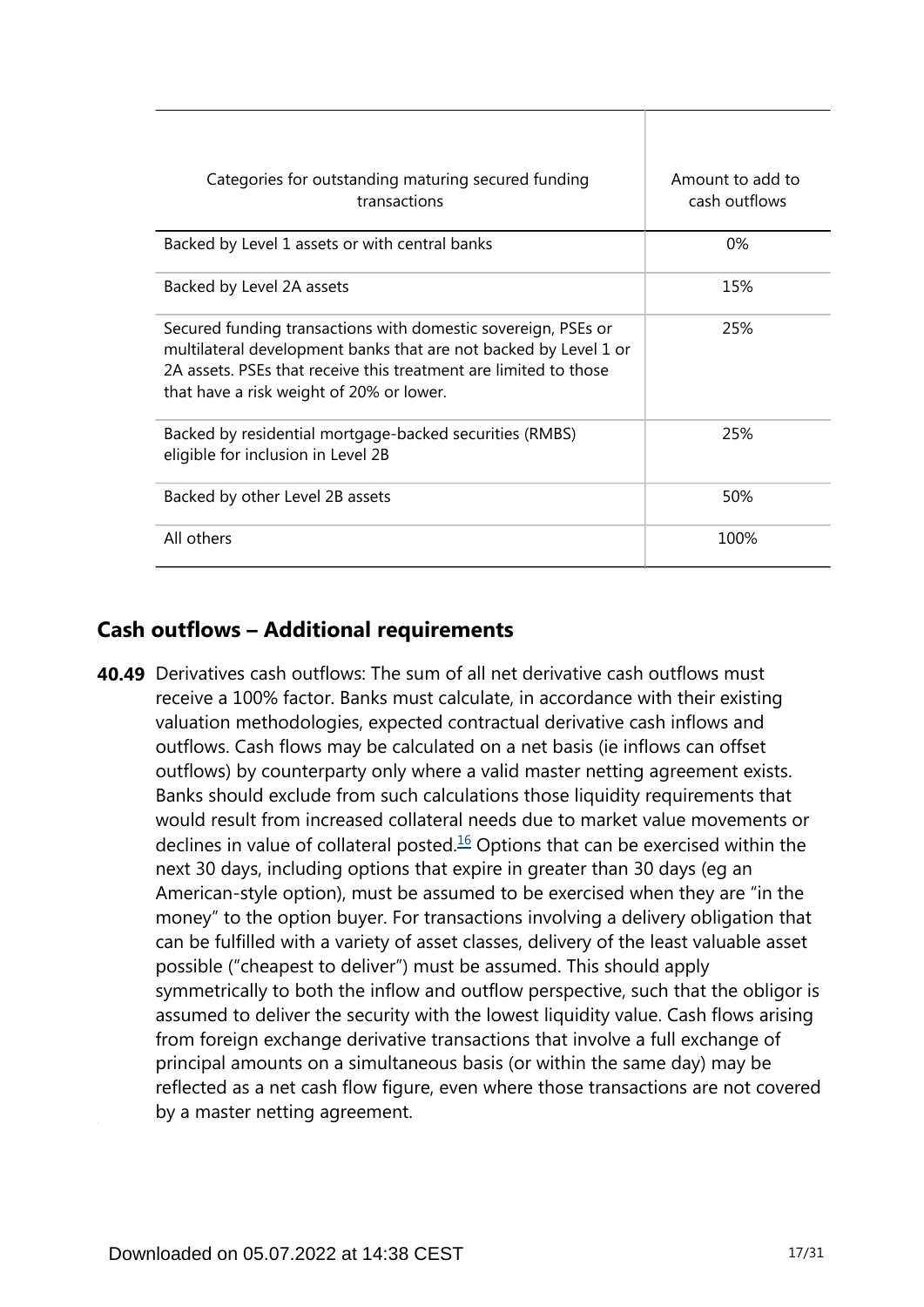*These risks are captured in [LCR40.52](https://www.bis.org/basel_framework/chapter/LCR/40.htm?tldate=20281012&inforce=20191215&published=20191215#paragraph_LCR_40_20191215_40_52) and [LCR40.56,](https://www.bis.org/basel_framework/chapter/LCR/40.htm?tldate=20281012&inforce=20191215&published=20191215#paragraph_LCR_40_20191215_40_56) respectively. [16](#page-16-0)*

- <span id="page-17-0"></span>Where derivative payments are collateralised by HQLA, cash outflows should be **40.50** calculated net of any corresponding cash or collateral inflows that would result, all other things being equal, from contractual obligations for cash or collateral to be provided to the bank, if the bank is legally entitled and operationally capable to re-use the collateral in new cash raising transactions once the collateral is received. This is in line with the principle that banks should not double count liquidity inflows and outflows.
- **40.51** Increased liquidity needs related to downgrade triggers embedded in financing transactions, derivatives and other contracts: 100% of the amount of collateral that would be posted for, or contractual cash outflows associated with, any downgrade up to and including a 3-notch downgrade. Often, contracts governing derivatives and other transactions have clauses that require the posting of additional collateral, drawdown of contingent facilities, or early repayment of existing liabilities upon the bank's downgrade by a recognised credit rating organisation. The scenario therefore requires that for each contract in which "downgrade triggers" exist, the bank assumes that 100% of this additional collateral or cash outflow must be posted for any downgrade up to and including a 3-notch downgrade of the bank's long-term credit rating. Triggers linked to a bank's short-term rating should be assumed to be triggered at the corresponding long-term rating in accordance with published ratings criteria. The impact of the downgrade must consider impacts on all types of margin collateral and contractual triggers which change rehypothecation rights for non-segregated collateral.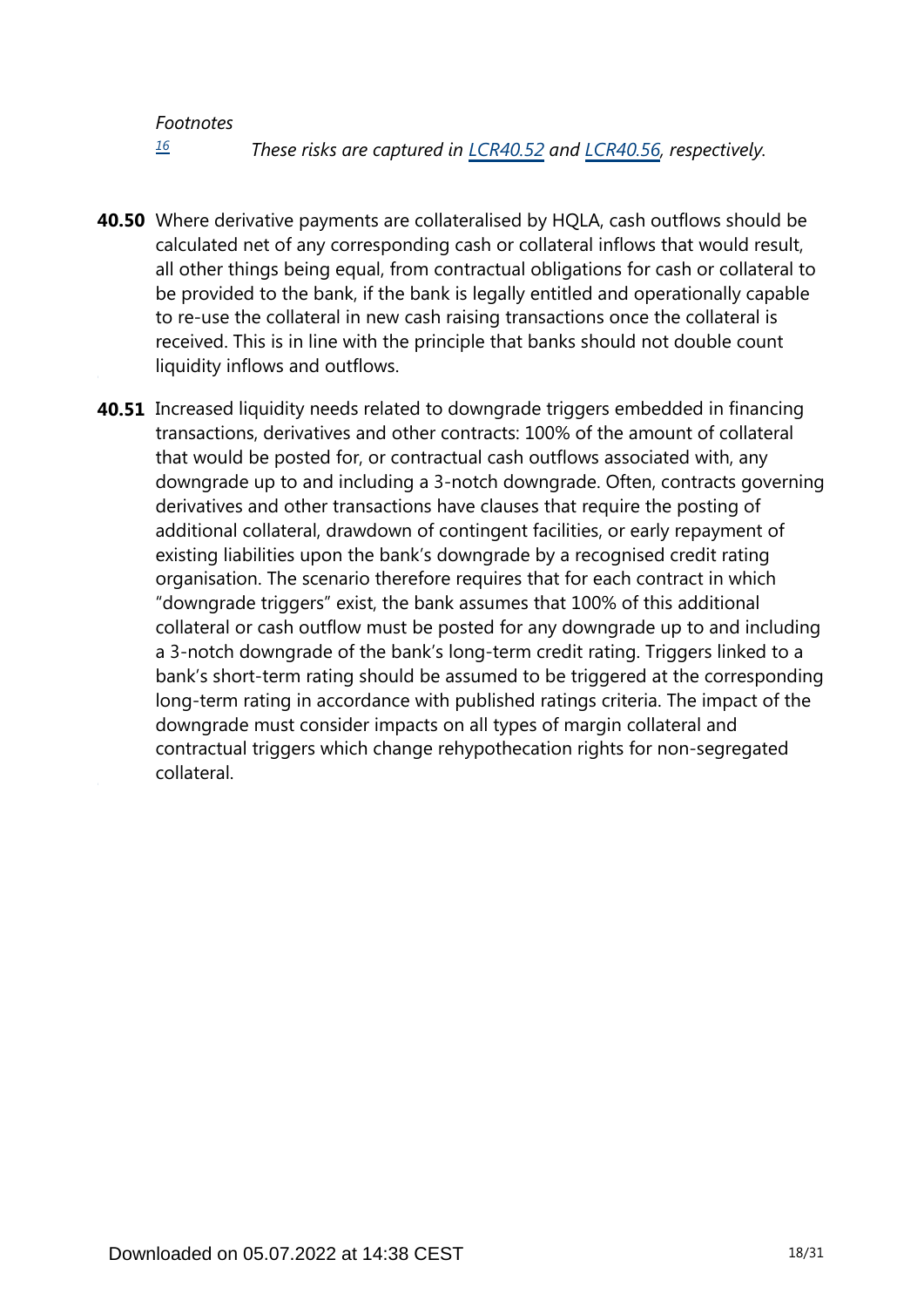- **40.52** Increased liquidity needs related to the potential for valuation changes on posted collateral securing derivative and other transactions: 20% of the value of non-Level 1 posted collateral. Observation of market practices indicates that most counterparties to derivatives transactions typically are required to secure the mark-to-market valuation of their positions and that this is predominantly done using cash or sovereign, central bank, multilateral development banks, or PSE debt securities with a 0% risk weight under the standardised approach to credit risk [\(CRE20\)](https://www.bis.org/basel_framework/chapter/CRE/20.htm?tldate=20281012&inforce=20230101&published=20201126). When these Level 1 liquid asset securities are posted as collateral, the framework will not require that an additional stock of HQLA be maintained for potential valuation changes. If however, counterparties are securing mark-tomarket exposures with other forms of collateral, to cover the potential loss of market value on those securities, 20% of the value of all such posted collateral, net of collateral received on a counterparty basis (provided that the collateral received is not subject to restrictions on reuse or rehypothecation) must be added to the stock of required HQLA by the bank posting such collateral. This 20% must be calculated based on the notional amount required to be posted as collateral after any other haircuts have been applied that may be applicable to the collateral category. Any collateral that is in a segregated margin account may only be used to offset outflows that are associated with payments that are eligible to be offset from that same account. No other form of netting (eg netting of offsetting collateral flows across counterparties) is permissible when calculating this outflow amount.
- **40.53** Increased liquidity needs related to excess non-segregated collateral held by the bank that could contractually be called at any time by the counterparty: 100% of the non-segregated collateral (ie where the collateral is unencumbered and included in the stock of HQLA or where a recall of collateral by the counterparty would need to use additional funding) that could contractually be recalled by the counterparty because the collateral is in excess of the counterparty's current collateral requirements.
- **40.54** Increased liquidity needs related to contractually required collateral on transactions for which the counterparty has not yet demanded the collateral be posted: 100% of the collateral that is contractually due but where the counterparty has not yet demanded the posting of such collateral.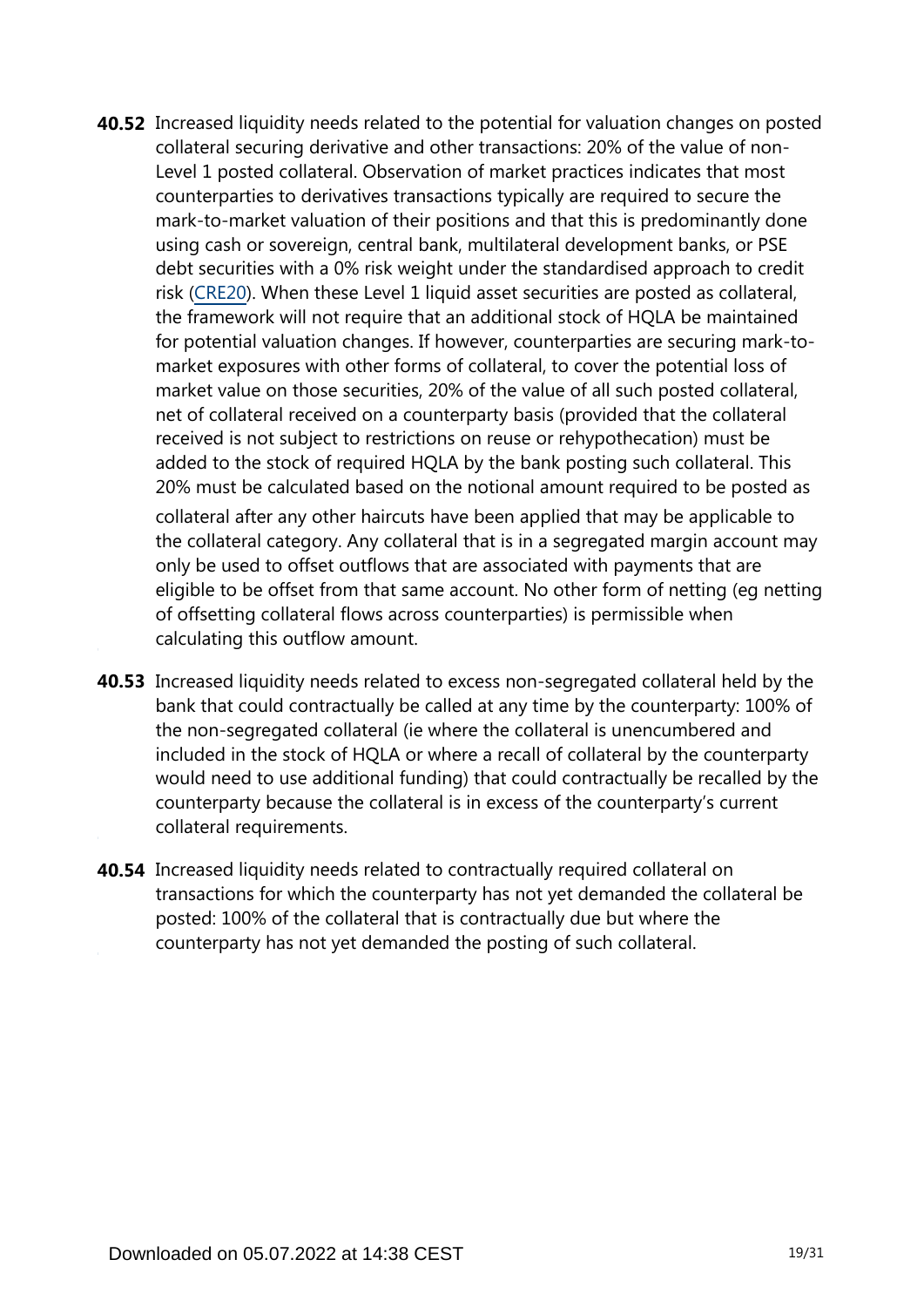- **40.55** Increased liquidity needs related to contracts that allow collateral substitution without the bank's consent to non-HQLA assets: 100% of the amount of nonsegregated HQLA collateral that can be substituted with non-HQLA. For substitution of HQLA with other HQLA of a lower liquidity value, the outflow should be measured based on the difference between the LCR haircuts of the collateral currently held and the potential substitute collateral. If the substituted collateral can be of different liquidity value in the LCR, the outflow must be measured based on the potential substitute collateral with the lowest liquidity value. HQLA collateral held that remains unencumbered, but is excluded from the bank's stock of HQLA due to the operational requirements may be excluded from this outflow amount.
- **40.56** Increased liquidity needs related to market valuation changes on derivative or other transactions: As market practice requires collateralisation of mark-tomarket exposures on derivative and other transactions, banks face potentially substantial liquidity risk exposures to these valuation changes. Inflows and outflows of transactions executed under the same master netting agreement may be treated on a net basis. Any outflow generated by increased needs related to market valuation changes must be included in the LCR calculated by identifying the largest absolute net 30-day collateral flow realised during the preceding 24 months. The absolute net collateral flow must be based on both realised outflows and inflows. Supervisors may adjust the treatment flexibly according to circumstances.
- <span id="page-19-1"></span>**40.57** Loss of funding on asset-backed securities,<sup>[17](#page-19-0)</sup> covered bonds and other structured financing instruments: 100% outflow of funding transactions maturing within the 30-day period, when these instruments are issued by the bank itself (as this assumes that the re-financing market will not exist). This outflow may be offset against HQLA that would become unencumbered and available upon the maturity of the instrument. Any surplus of the liquidity value of HQLA that would become unencumbered over redemption value for the maturing securities may be recognised as an inflow under [LCR40.93](https://www.bis.org/basel_framework/chapter/LCR/40.htm?tldate=20281012&inforce=20191215&published=20191215#paragraph_LCR_40_20191215_40_93). Any inflows representing Level 2 HQLA must reflect the market value reduced by, at a minimum, the respective LCR haircut.

<span id="page-19-0"></span>*[17](#page-19-1)*

*To the extent that sponsored conduits/special purpose entities are required to be consolidated under liquidity requirements, their assets and liabilities will be taken into account. Supervisors should be aware of other possible sources of liquidity risk beyond that arising from debt maturing within 30 days.*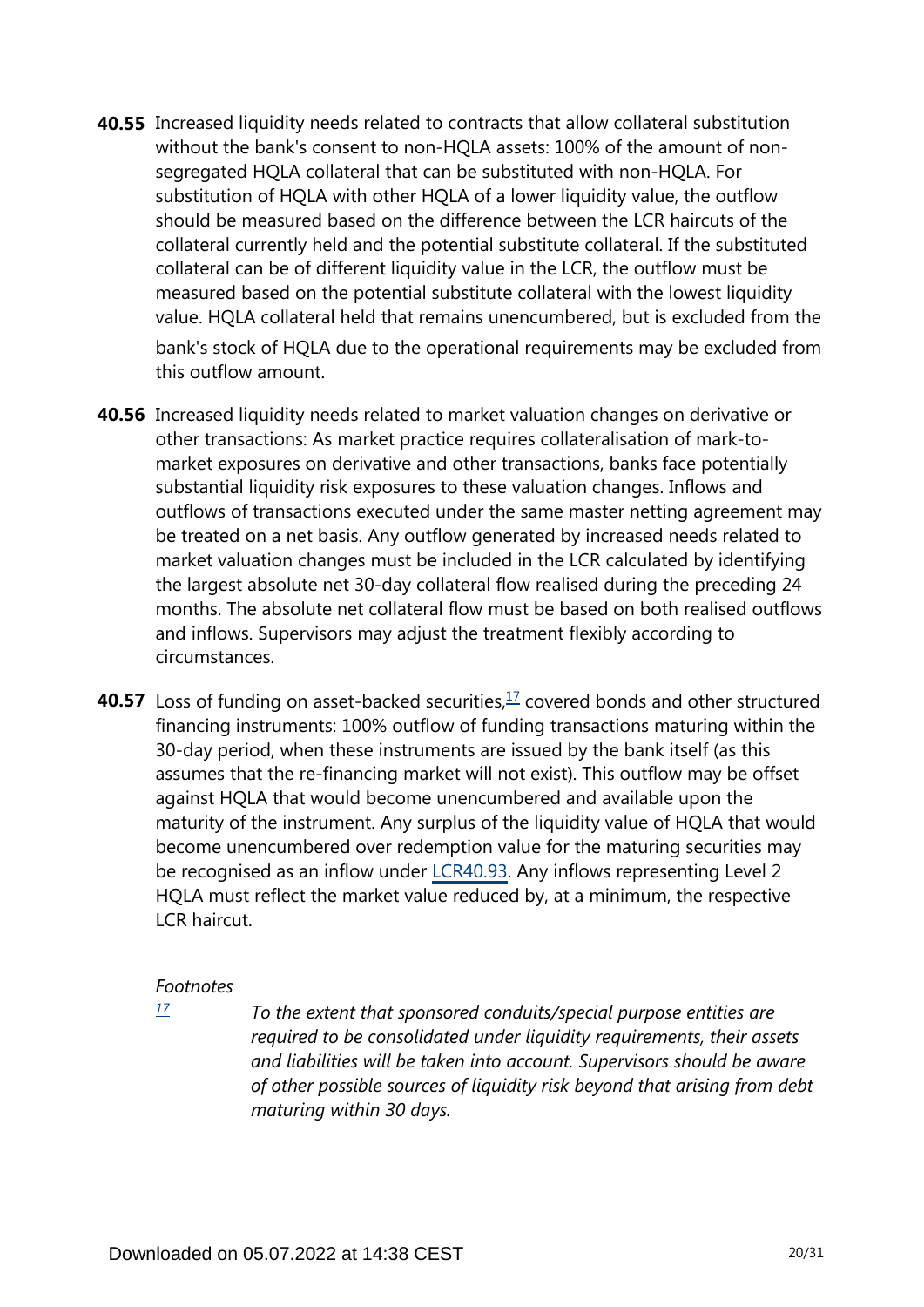#### **40.58**

Loss of funding on asset-backed commercial paper, conduits, securities investment vehicles and other such financing facilities: 100% of maturing amount and 100% of returnable assets. Banks having structured financing facilities that include the issuance of short-term debt instruments, such as asset-backed commercial paper, must fully consider the potential liquidity risk arising from these structures. These risks include, but are not limited to, the inability to refinance maturing debt, and the existence of derivatives or derivative-like components contractually written into the documentation associated with the structure that would allow the "return" of assets in a financing arrangement, or that require the original asset transferor to provide liquidity, effectively ending the financing arrangement ("liquidity puts") within the 30-day period. Where the structured financing activities of a bank are conducted through a special purpose entity $18$  (or SPE, such as a special purpose vehicle, conduit or structured investment vehicle), the bank must, in determining the HQLA requirements, look through to the maturity of the debt instruments issued by the entity and any embedded options in financing arrangements that may potentially trigger the "return" of assets or the need for liquidity, irrespective of whether or not the special purpose vehicle is consolidated.

<span id="page-20-1"></span>

| Potential risk element                                                                                              | <b>HQLA</b> required                                                                             |
|---------------------------------------------------------------------------------------------------------------------|--------------------------------------------------------------------------------------------------|
| Debt maturing within the calculation period                                                                         | 100% of maturing amount                                                                          |
| Embedded options in financing<br>arrangements that allow for the return of<br>assets or potential liquidity support | 100% of the amount of assets that could<br>potentially be returned, or the liquidity<br>required |

#### *Footnotes*

*An SPE is defined in [CRE40.21](https://www.bis.org/basel_framework/chapter/CRE/40.htm?tldate=20281012&inforce=20230101&published=20201126#paragraph_CRE_40_20230101_40_21) as a corporation, trust, or other entity organised for a specific purpose, the activities of which are limited to those appropriate to accomplish the purpose of the SPE, and the structure of which is intended to isolate the SPE from the credit risk of an originator or seller of exposures. SPEs, normally a trust or similar entity, are commonly used as financing vehicles in which exposures are sold to the SPE in exchange for cash or other assets funded by debt issued by the trust.*

<span id="page-20-0"></span>*[<sup>18</sup>](#page-20-1)*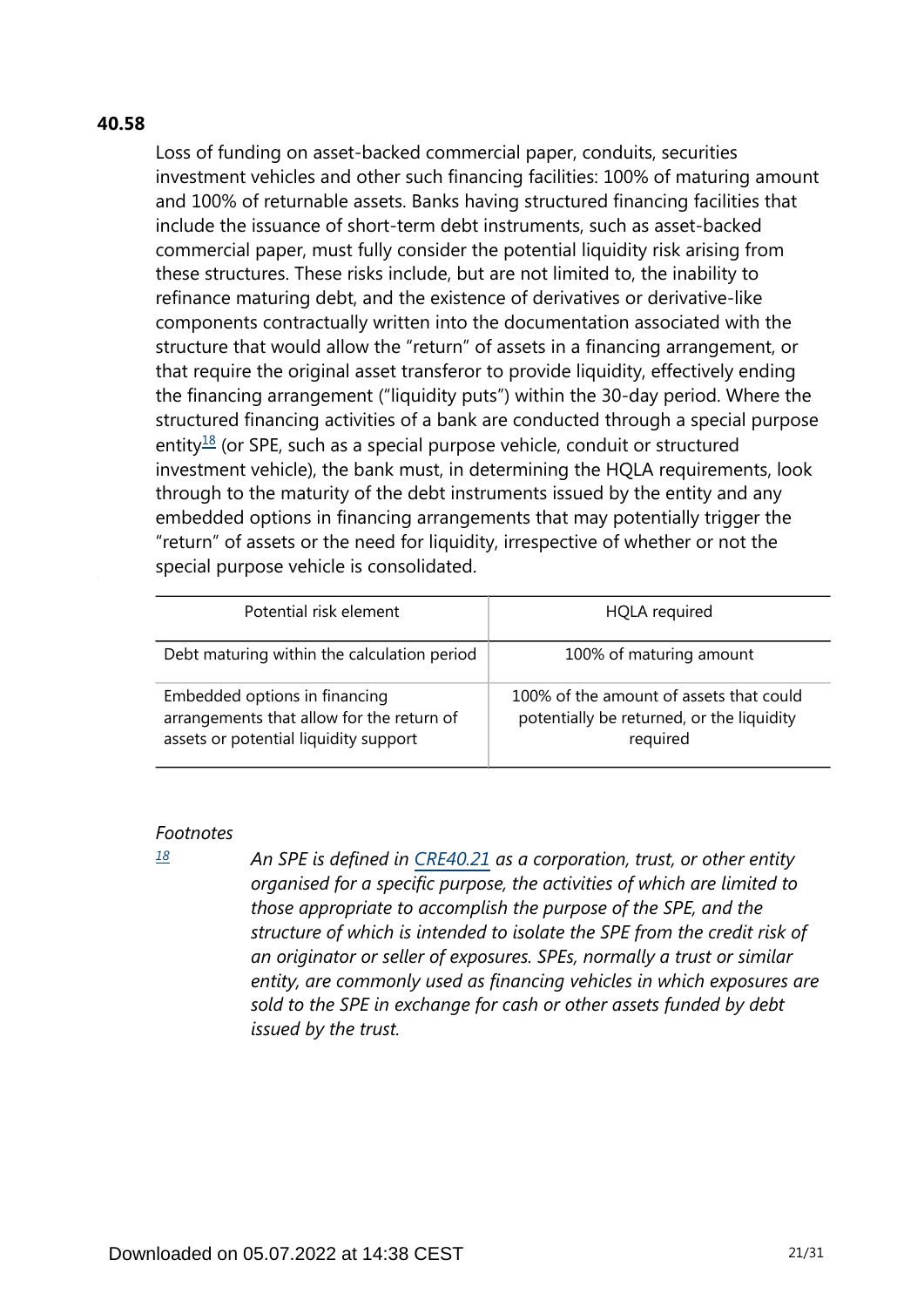**40.59** Drawdowns on committed credit and liquidity facilities: For the purpose of the standard, credit and liquidity facilities are defined as explicit contractual agreements or obligations to extend funds at a future date to retail or wholesale counterparties. These facilities only include contractually irrevocable (committed)

or conditionally revocable agreements to extend funds in the future. Unconditionally revocable facilities that are unconditionally cancellable by the bank (in particular, those without a precondition of a material change in the credit condition of the borrower) are excluded from this section and included in [LCR40.67.](https://www.bis.org/basel_framework/chapter/LCR/40.htm?tldate=20281012&inforce=20191215&published=20191215#paragraph_LCR_40_20191215_40_67) These off-balance sheet facilities or funding commitments can have long- or short-term maturities, with short-term facilities frequently renewing or automatically rolling over. In a stressed environment, it will likely be difficult for customers drawing on facilities of any maturity, even short-term maturities, to be able to quickly pay back the borrowings. Therefore, all facilities that are assumed to be drawn (as outlined in the paragraphs below) must be assumed to remain outstanding without repayment, regardless of maturity.

- **40.60** The currently undrawn portion of these facilities may be calculated net of any HQLA eligible for the stock of HQLA, if the HQLA have already been posted as collateral by the counterparty to secure the facilities or that are contractually obliged to be posted when the counterparty will draw down the facility (eg a liquidity facility structured as a repo facility), if the bank is legally entitled and operationally capable to re-use the collateral in new cash raising transactions once the facility is drawn, and there is no undue correlation between the probability of drawing the facility and the market value of the collateral. The collateral may be netted against the outstanding amount of the facility to the extent that this collateral is not already counted in the stock of HQLA, in line with the principle in [LCR40.4](https://www.bis.org/basel_framework/chapter/LCR/40.htm?tldate=20281012&inforce=20191215&published=20191215#paragraph_LCR_40_20191215_40_4) that items must not be double-counted.
- **40.61** A liquidity facility is defined as any committed, undrawn backup facility that would be utilised to refinance the debt obligations of a customer in situations where such a customer is unable to rollover that debt in financial markets (eg pursuant to a commercial paper programme, secured financing transactions, obligations to redeem units). The amount of the commitment that must be treated as a liquidity facility is the amount of the currently outstanding debt issued by the customer (or proportionate share, if a syndicated facility) maturing within a 30-day period that is backstopped by the facility. The portion of a liquidity facility that is backing debt that does not mature within the 30-day window may be excluded from the scope of the definition of a facility. Any additional capacity of the facility (ie the remaining commitment) must be treated as a committed credit facility with its associated drawdown rate as specified in [LCR40.64.](https://www.bis.org/basel_framework/chapter/LCR/40.htm?tldate=20281012&inforce=20191215&published=20191215#paragraph_LCR_40_20191215_40_64) General working capital facilities for corporate entities (eg revolving credit facilities in place for general corporate or working capital purposes) must not be classified as liquidity facilities, but as credit facilities.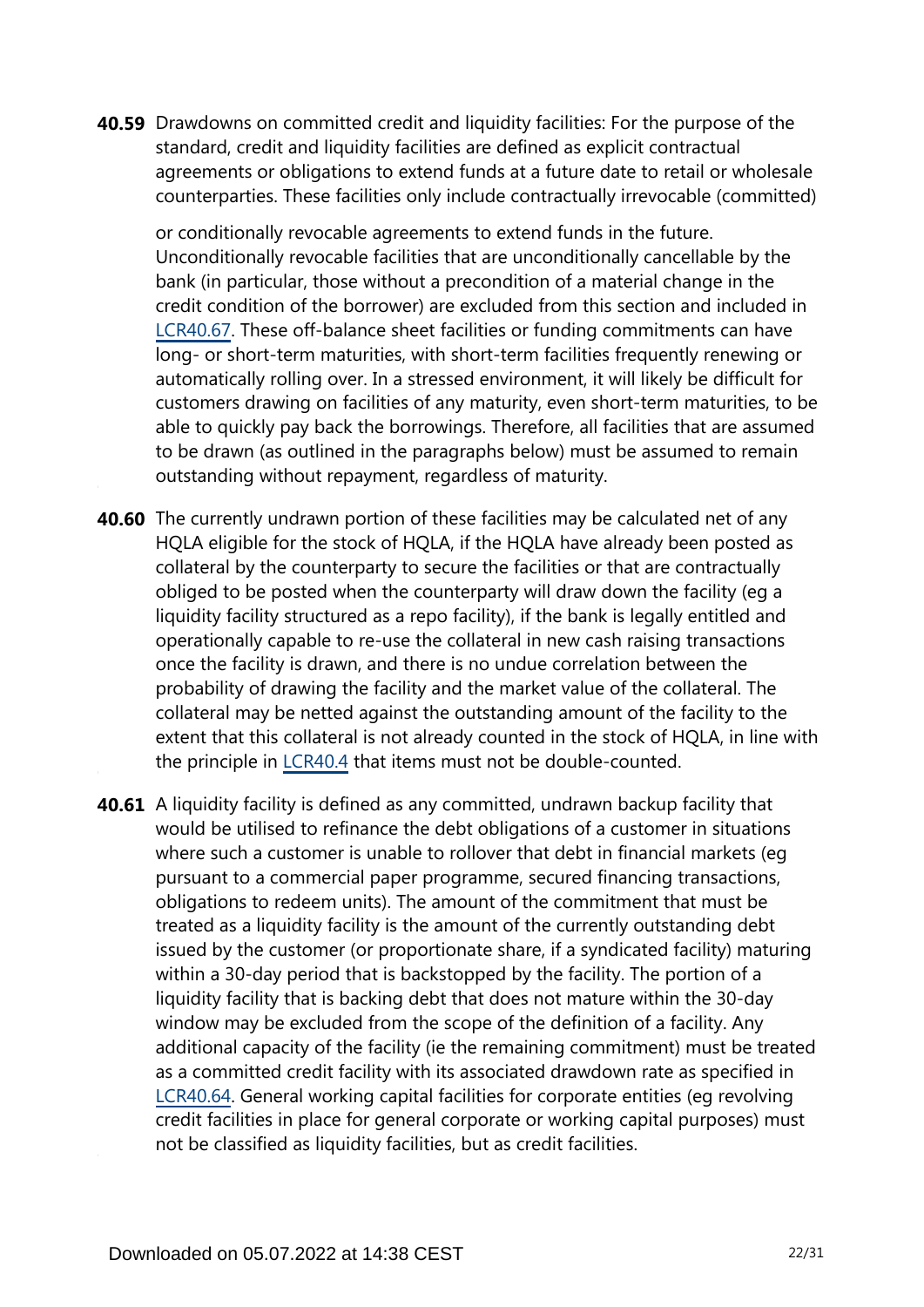- **40.62** Notwithstanding the above, any facilities provided to hedge funds, money market funds and special purpose funding vehicles, for example SPEs (as defined in [LCR40.58\)](https://www.bis.org/basel_framework/chapter/LCR/40.htm?tldate=20281012&inforce=20191215&published=20191215#paragraph_LCR_40_20191215_40_58) or conduits, or other vehicles used to finance the banks' own assets, must be captured in their entirety as a liquidity facility to other legal entities.
- **40.63** For that portion of financing programmes that are captured in [LCR40.57,](https://www.bis.org/basel_framework/chapter/LCR/40.htm?tldate=20281012&inforce=20191215&published=20191215#paragraph_LCR_40_20191215_40_57) [LCR40.58](https://www.bis.org/basel_framework/chapter/LCR/40.htm?tldate=20281012&inforce=20191215&published=20191215#paragraph_LCR_40_20191215_40_58) and [LCR40.64](https://www.bis.org/basel_framework/chapter/LCR/40.htm?tldate=20281012&inforce=20191215&published=20191215#paragraph_LCR_40_20191215_40_64) (ie are maturing or have liquidity puts that may be exercised in the 30-day horizon), banks that are providers of associated liquidity facilities must not double count the maturing financing instrument and the liquidity facility for consolidated programmes.
- <span id="page-22-1"></span><span id="page-22-0"></span>**40.64** Any contractual loan drawdowns from committed facilities<sup>[19](#page-23-0)</sup> and estimated drawdowns from revocable facilities within the 30-day period must be fully reflected as outflows.
	- (1) Committed credit and liquidity facilities to retail and small business customers: banks must assume a 5% drawdown of the undrawn portion of these facilities.
	- (2) Committed credit facilities to non-financial corporates, sovereigns and central banks, PSEs and multilateral development banks: banks must assume a 10% drawdown of the undrawn portion of these credit facilities.
	- (3) Committed liquidity facilities to non-financial corporates, sovereigns and central banks, PSEs and multilateral development banks: banks must assume a 30% drawdown of the undrawn portion of these liquidity facilities.
	- (4) Committed credit and liquidity facilities extended to banks subject to prudential supervision: banks must assume a 40% drawdown of the undrawn portion of these facilities.
	- (5) Committed credit facilities to other financial institutions, including securities firms, insurance companies, fiduciaries, and beneficiaries: banks must assume a 40% drawdown of the undrawn portion of these credit facilities.
	- (6) Committed liquidity facilities to other financial institutions, including securities firms, insurance companies' fiduciaries and beneficiaries: banks must assume a 100% drawdown of the undrawn portion of these liquidity facilities.
	- (7) Committed credit and liquidity facilities to other legal entities (including SPEs as defined in [LCR40.58](https://www.bis.org/basel_framework/chapter/LCR/40.htm?tldate=20281012&inforce=20191215&published=20191215#paragraph_LCR_40_20191215_40_58), conduits and special purpose vehicles, $20$  and other entities not included in the prior categories): Banks must assume a 100% drawdown of the undrawn portion of these facilities.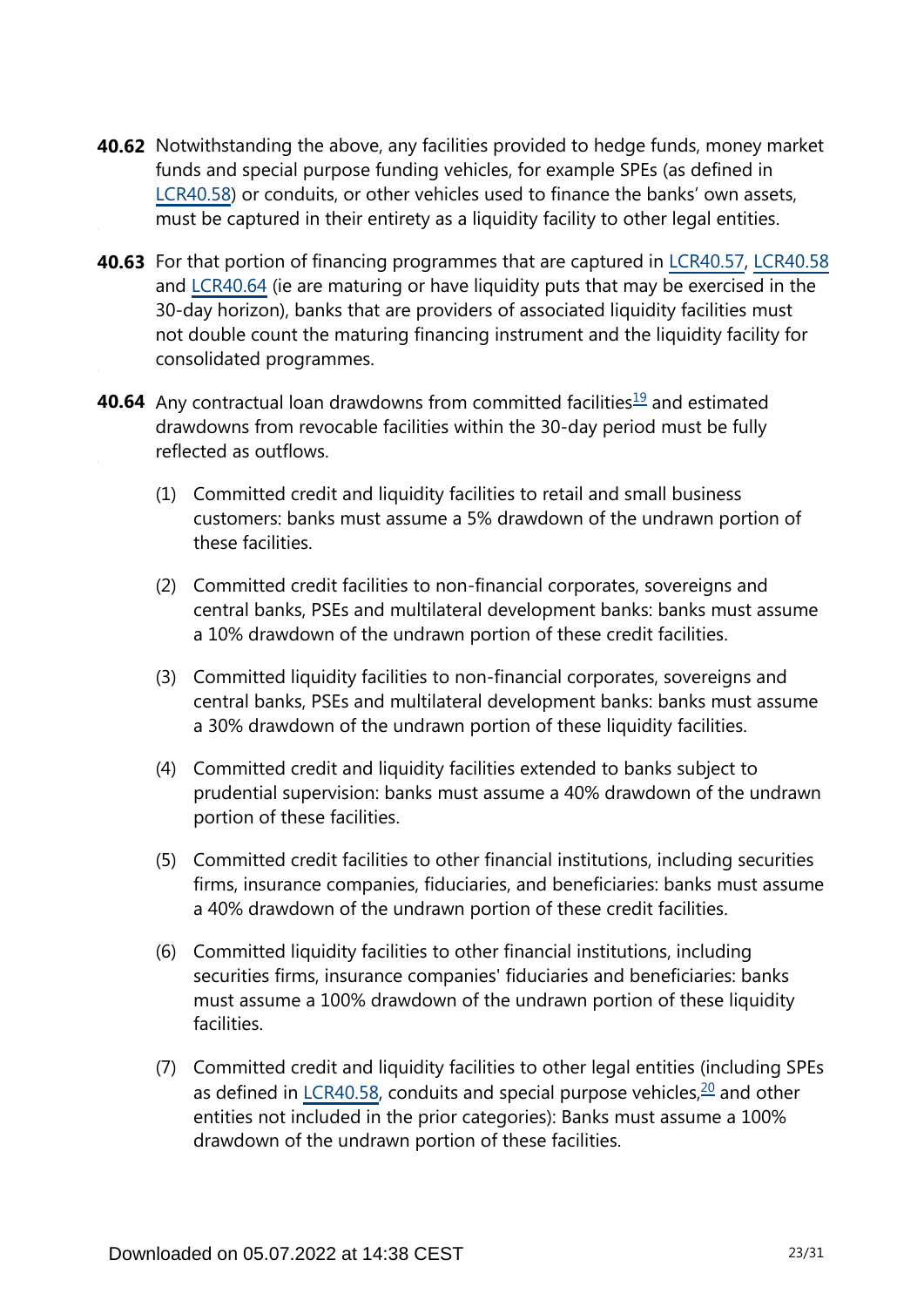- <span id="page-23-0"></span>*Committed facilities refer to those which are irrevocable. [19](#page-22-0)*
- <span id="page-23-1"></span>*The potential liquidity risks associated with the bank's own structured financing facilities must be treated according to [LCR40.57](https://www.bis.org/basel_framework/chapter/LCR/40.htm?tldate=20281012&inforce=20191215&published=20191215#paragraph_LCR_40_20191215_40_57) and [LCR40.](https://www.bis.org/basel_framework/chapter/LCR/40.htm?tldate=20281012&inforce=20191215&published=20191215#paragraph_LCR_40_20191215_40_58) [58](https://www.bis.org/basel_framework/chapter/LCR/40.htm?tldate=20281012&inforce=20191215&published=20191215#paragraph_LCR_40_20191215_40_58) (100% of maturing amount and 100% of returnable assets are included as outflows). [20](#page-22-1)*
- **40.65** Contractual obligations to extend funds within a 30-day period: Any contractual lending obligations to financial institutions, including central banks, not captured elsewhere in this standard must be captured here at a 100% outflow rate.
- **40.66** If the total of all contractual obligations to extend funds to retail and nonfinancial wholesale (eg including small or medium-sized entities and other corporates, sovereigns, multilateral development banks and PSEs) clients within the next 30 calendar days (not captured in the prior categories) exceeds 50% of the total contractual inflows due in the next 30 calendar days from these clients, the difference must be reported as a 100% outflow.
- **40.67** Other contingent funding obligations: (run-off rates at national discretion). National supervisors may work with supervised institutions in their jurisdictions to determine the liquidity risk impact of these contingent liabilities and the resulting stock of HQLA that should accordingly be maintained. Supervisors should disclose the run-off rates they assign to each category publicly.
- **40.68** These contingent funding obligations may be either contractual or noncontractual and are not lending commitments. Non-contractual contingent funding obligations include associations with, or sponsorship of, products sold or services provided that may require the support or extension of funds in the future under stressed conditions. Non-contractual obligations may be embedded in financial products and instruments sold, sponsored, or originated by the institution that can give rise to unplanned balance sheet growth arising from support given for reputational risk considerations. These include products and instruments for which the customer or holder has specific expectations regarding the liquidity and marketability of the product or instrument and for which failure to satisfy customer expectations in a commercially reasonable manner would likely cause material reputational damage to the institution or otherwise impair ongoing viability.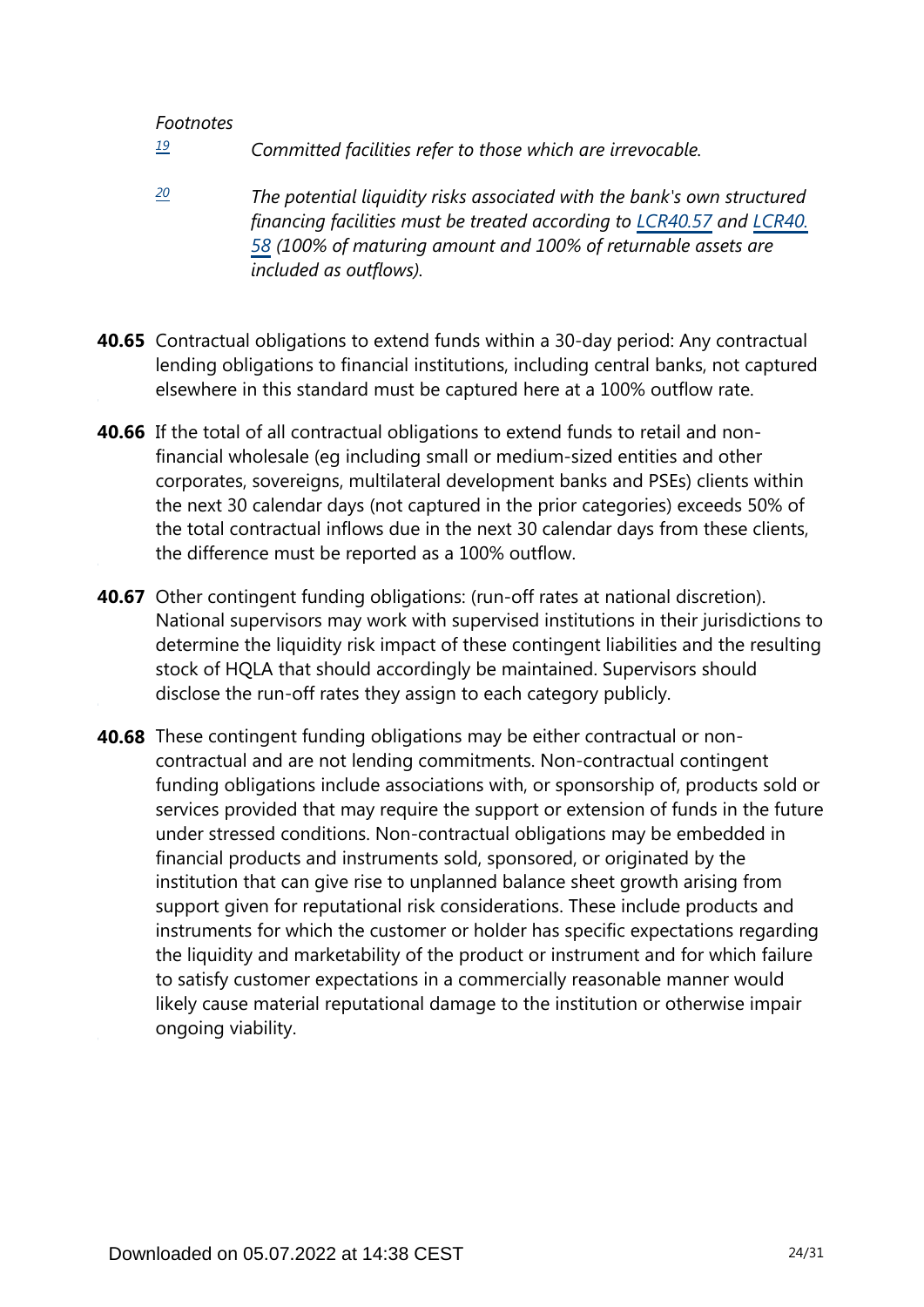**40.69** Some of these contingent funding obligations are explicitly contingent upon a credit or other event that is not always related to the liquidity events simulated in the stress scenario, but may nevertheless have the potential to cause significant liquidity drains in times of stress. For this standard, each supervisor and bank should consider which of these "other contingent funding obligations" may

materialise under the assumed stress events. The potential liquidity exposures to these contingent funding obligations should be treated as a nationally determined behavioural assumption where it is up to the supervisor to determine whether and to what extent these contingent outflows are to be included in the LCR. All identified contractual and non-contractual contingent liabilities and their assumptions should be reported, along with their related triggers. Supervisors and banks should, at a minimum, use historical behaviour in determining appropriate outflows.

- **40.70** Non-contractual contingent funding obligations related to potential liquidity draws from joint ventures or minority investments in entities, which are not consolidated per [LCR10.1](https://www.bis.org/basel_framework/chapter/LCR/10.htm?tldate=20281012&inforce=20191215&published=20191215#paragraph_LCR_10_20191215_10_1), should be captured where there is the expectation that the bank will be the main liquidity provider when the entity is in need of liquidity. The amount included should be calculated in accordance with the methodology agreed by the bank's supervisor.
- **40.71** In the case of contingent funding obligations stemming from trade finance instruments, national authorities may apply a relatively low run-off rate (eg 5% or less). Trade finance instruments consist of trade-related obligations directly underpinned by the movement of goods or the provision of services, such as:
	- (1) documentary trade letters of credit, documentary and clean collection, import bills, and export bills; and
	- (2) guarantees directly related to trade finance obligations, such as shipping guarantees.
- **40.72** Lending commitments, such as direct import or export financing for non-financial corporate firms, must be excluded from the treatment in [LCR40.71](https://www.bis.org/basel_framework/chapter/LCR/40.htm?tldate=20281012&inforce=20191215&published=20191215#paragraph_LCR_40_20191215_40_71) and banks will apply the draw-down rates specified in [LCR40.64](https://www.bis.org/basel_framework/chapter/LCR/40.htm?tldate=20281012&inforce=20191215&published=20191215#paragraph_LCR_40_20191215_40_64).
- **40.73** National authorities must determine the run-off rates for the other contingent funding obligations listed below in accordance with [LCR40.67](https://www.bis.org/basel_framework/chapter/LCR/40.htm?tldate=20281012&inforce=20191215&published=20191215#paragraph_LCR_40_20191215_40_67). Other contingent funding obligations include products and instruments such as:
	- (1) unconditionally revocable "uncommitted" credit and liquidity facilities;
	- (2) guarantees and letters of credit unrelated to trade finance obligations (as described in [LCR40.71](https://www.bis.org/basel_framework/chapter/LCR/40.htm?tldate=20281012&inforce=20191215&published=20191215#paragraph_LCR_40_20191215_40_71));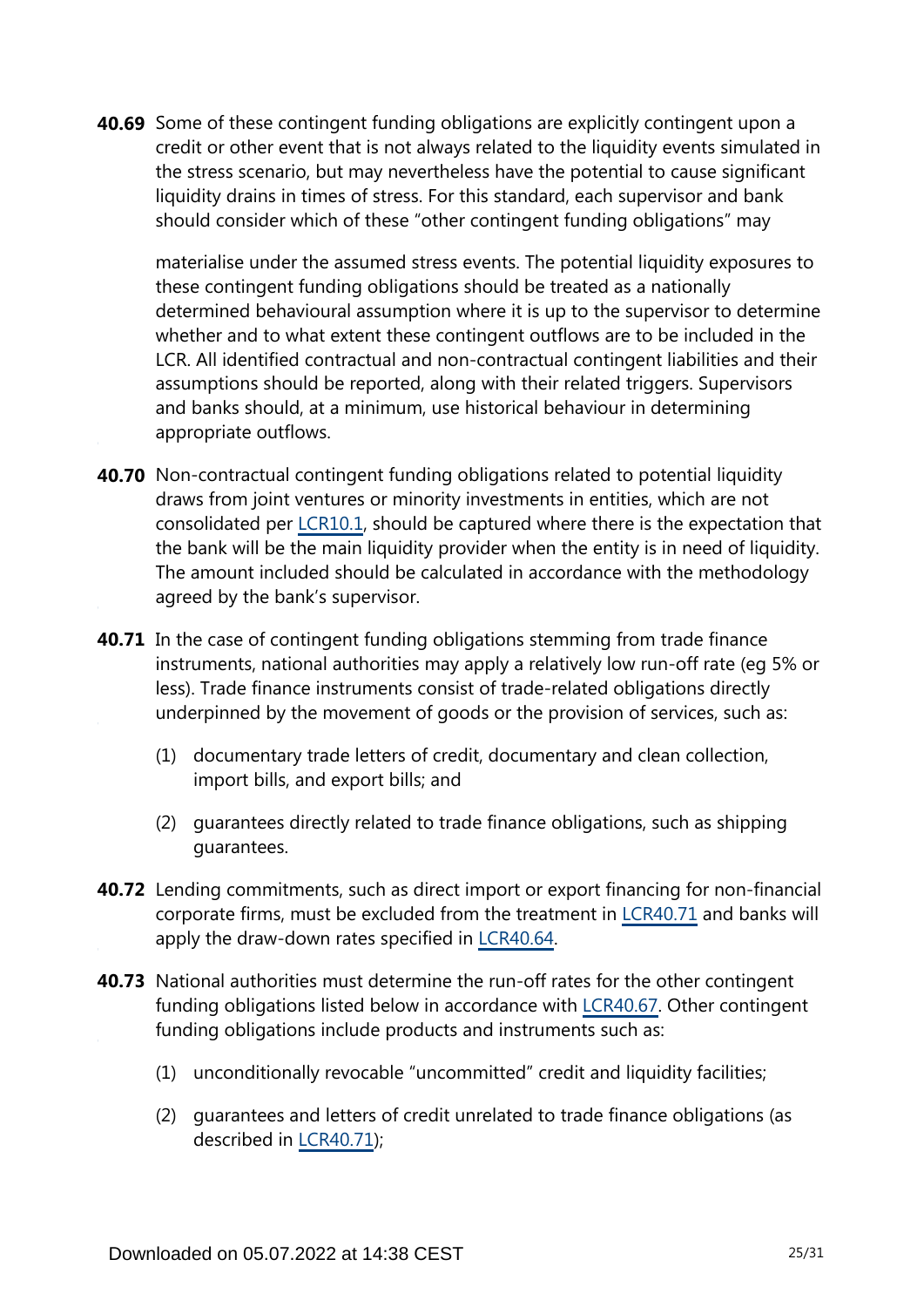- (3) non-contractual obligations such as:
	- (a) potential requests for debt repurchases of the bank's own debt or that of related conduits, securities investment vehicles and other such financing facilities;
	- (b) structured products where customers anticipate ready marketability, such as adjustable rate notes and variable-rate demand notes; and
	- (c) managed funds that are marketed with the objective of maintaining a stable value such as money market mutual funds or other types of stable value collective investment funds etc;
- (4) for issuers with an affiliated dealer or market-maker, there may be a need to include an amount of the outstanding debt securities (unsecured and secured, term as well as short-term) having maturities greater than 30 calendar days, to cover the potential repurchase of such outstanding securities; and
- (5) non-contractual obligations where customer short positions are covered by other customers' collateral: a minimum 50% run-off factor of the contingent obligations must be applied where banks have internally matched client assets against other clients' short positions where the collateral does not qualify as Level 1 or Level 2, and the bank may be obligated to find additional sources of funding for these positions in the event of client withdrawals.
- **40.74** Other contractual cash outflows: 100%. Any other contractual cash outflows within the next 30 calendar days must be captured in this standard, such as outflows to cover unsecured collateral borrowings, uncovered short positions, dividends or contractual interest payments. Outflows related to operating costs, however, are not included in this standard.

# **Cash inflows**

**40.75** When considering its available cash inflows, the bank must only include contractual inflows (including interest payments) from outstanding exposures that are fully performing and for which the bank has no reason to expect a default within the 30-day time horizon. Contingent inflows, including facilities obtained from a central bank or other party, must not be included in total net cash inflows.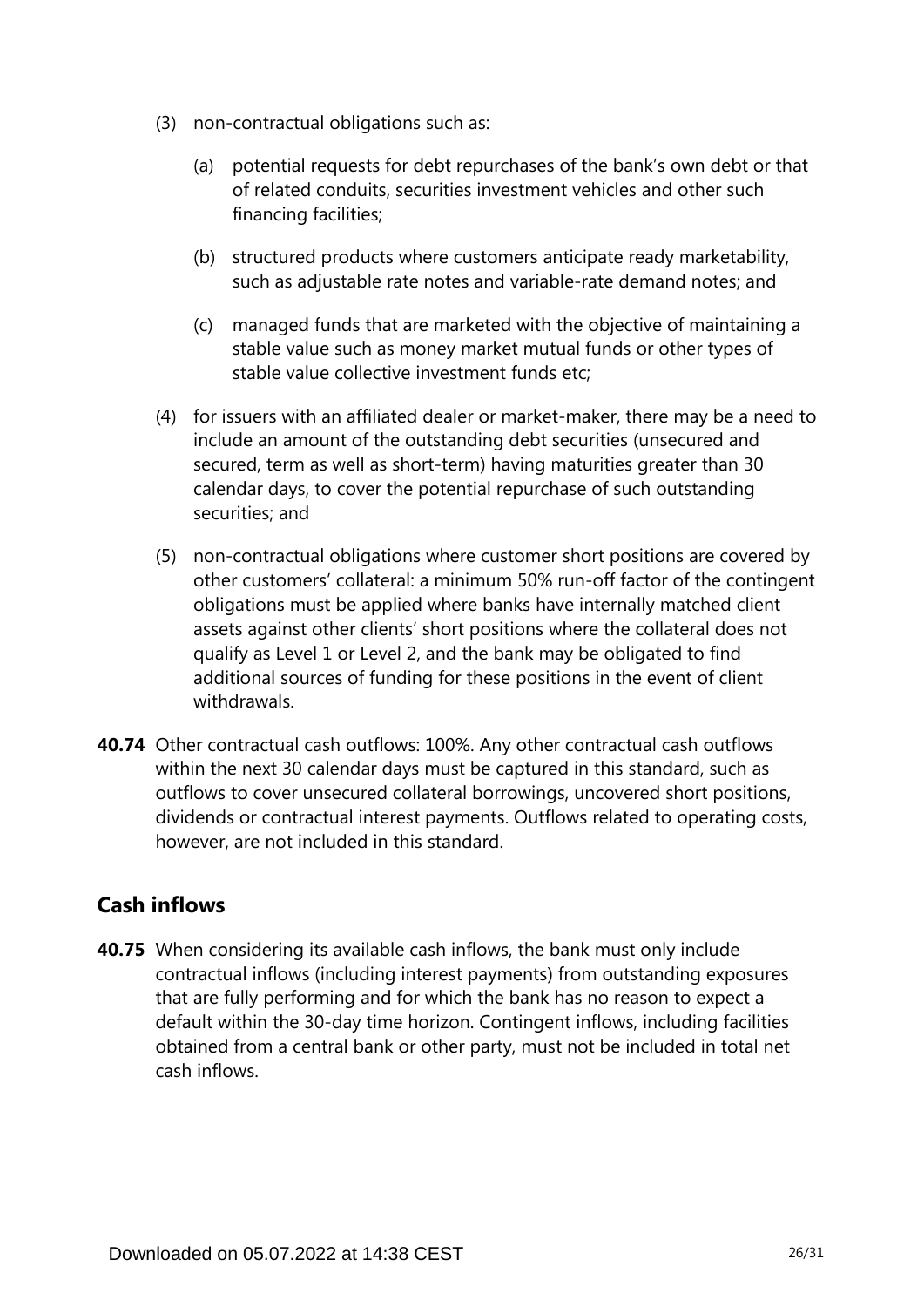Banks and supervisors should monitor the concentration of expected inflows across wholesale counterparties in the context of banks' liquidity management in order to ensure that their liquidity position is not overly dependent on the arrival of expected inflows from one or a limited number of wholesale counterparties.

**40.77** In order to prevent banks from relying solely on anticipated inflows to meet their liquidity requirement, and also to ensure a minimum level of HQLA holdings, the amount of inflows that can offset outflows must be capped at 75% of total expected cash outflows as calculated in the standard. This requires that a bank must maintain a minimum amount of stock of HQLA equal to 25% of the total cash outflows.

### **Cash inflows – secured lending, including reverse repos and securities borrowing**

**40.78** A bank must assume that maturing reverse repurchase or securities borrowing agreements secured by Level 1 assets will be rolled-over and will not give rise to any cash inflows (0%). Maturing reverse repurchase or securities lending agreements secured by Level 2 HQLA must lead to cash inflows equivalent to the relevant haircut for the specific assets. A bank is assumed not to roll over maturing reverse repurchase or securities borrowing agreements secured by non-HQLA assets, and may assume to receive back 100% of the cash related to those agreements. Collateralised loans extended to customers for the purpose of taking leveraged trading positions ("margin loans") must also be considered as a form of secured lending; however, for this scenario banks must not recognise more than 50% of contractual inflows from maturing margin loans made against non-HQLA collateral. This treatment is in line with the assumptions outlined for secured funding in [LCR40.45](https://www.bis.org/basel_framework/chapter/LCR/40.htm?tldate=20281012&inforce=20191215&published=20191215#paragraph_LCR_40_20191215_40_45) to [LCR40.48](https://www.bis.org/basel_framework/chapter/LCR/40.htm?tldate=20281012&inforce=20191215&published=20191215#paragraph_LCR_40_20191215_40_48) and [LCR40.73\(](https://www.bis.org/basel_framework/chapter/LCR/40.htm?tldate=20281012&inforce=20191215&published=20191215#paragraph_LCR_40_20191215_40_73)5).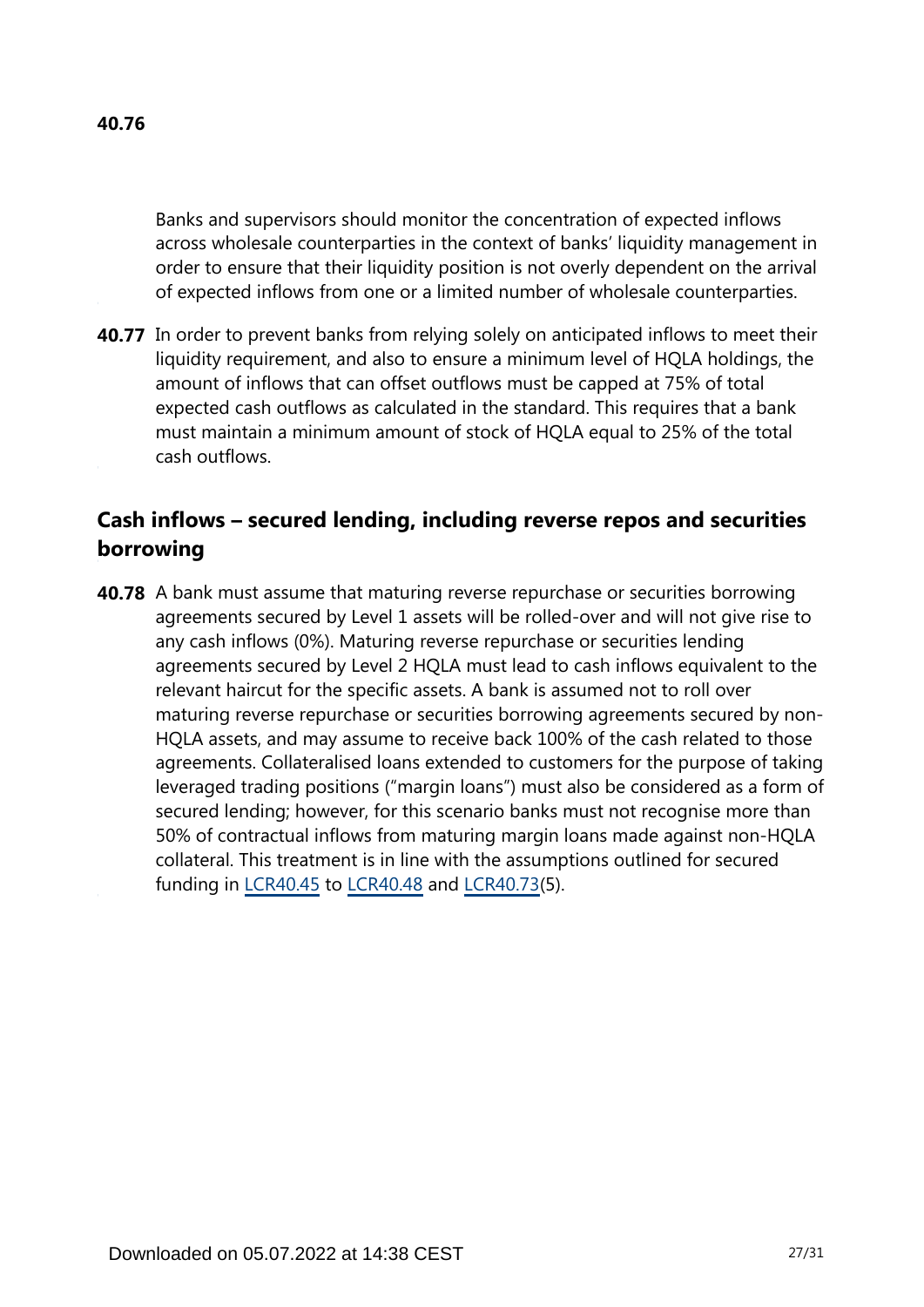**40.79** As an exception to [LCR40.78](https://www.bis.org/basel_framework/chapter/LCR/40.htm?tldate=20281012&inforce=20191215&published=20191215#paragraph_LCR_40_20191215_40_78), if the collateral obtained through reverse repo, securities borrowing, or collateral swaps, which matures within the 30-day horizon, is re-used (ie rehypothecated) and is used to cover short positions that could be extended beyond 30 days, a bank must assume that such reverse repo or securities borrowing arrangements will be rolled-over and not give rise to any cash inflows, reflecting its need to continue to cover the short position or to repurchase the relevant securities. In these cases, the short position should be treated symmetrically and not give rise to any outflows. Short positions include both instances where in its "matched book" the bank sold short a security outright as part of a trading or hedging strategy and instances where the bank is short a security in the "matched" repo book (ie it has borrowed a security for a

given period and lent the security out for a longer period). Short positions must be evaluated at the end of the calculation date; the ability to substitute collateral in the transaction creating the short position must not be considered in determining the inflow rate of the secured lending transaction.

| Maturing secured lending<br>transactions backed by the<br>following asset category | Inflow rate (if collateral is<br>not used to cover short<br>positions) | Inflow rate (if collateral is<br>used to cover short<br>positions) |
|------------------------------------------------------------------------------------|------------------------------------------------------------------------|--------------------------------------------------------------------|
| Level 1 assets                                                                     | 0%                                                                     | $0\%$                                                              |
| Level 2A assets                                                                    | 15%                                                                    | $0\%$                                                              |
| Level 2B assets: eligible RMBS                                                     | 25%                                                                    | $0\%$                                                              |
| Level 2B assets: all other                                                         | 50%                                                                    | $0\%$                                                              |
| Margin lending backed by all<br>other collateral                                   | 50%                                                                    | 0%                                                                 |
| Other collateral                                                                   | 100%                                                                   | $0\%$                                                              |

**40.80** In the case of a bank's short positions, if the short position is being covered by an unsecured security borrowing, the bank should assume the unsecured security borrowing of collateral from financial market participants would run-off in full, leading to a 100% outflow of either cash or HQLA to secure the borrowing, or cash to close out the short position by buying back the security. This must be recorded as a 100% other contractual outflow according to [LCR40.74](https://www.bis.org/basel_framework/chapter/LCR/40.htm?tldate=20281012&inforce=20191215&published=20191215#paragraph_LCR_40_20191215_40_74). If, however, the bank's short position is being covered by a collateralised securities financing transaction, the bank must assume the short position will be maintained throughout the 30-day period and receive a 0% outflow.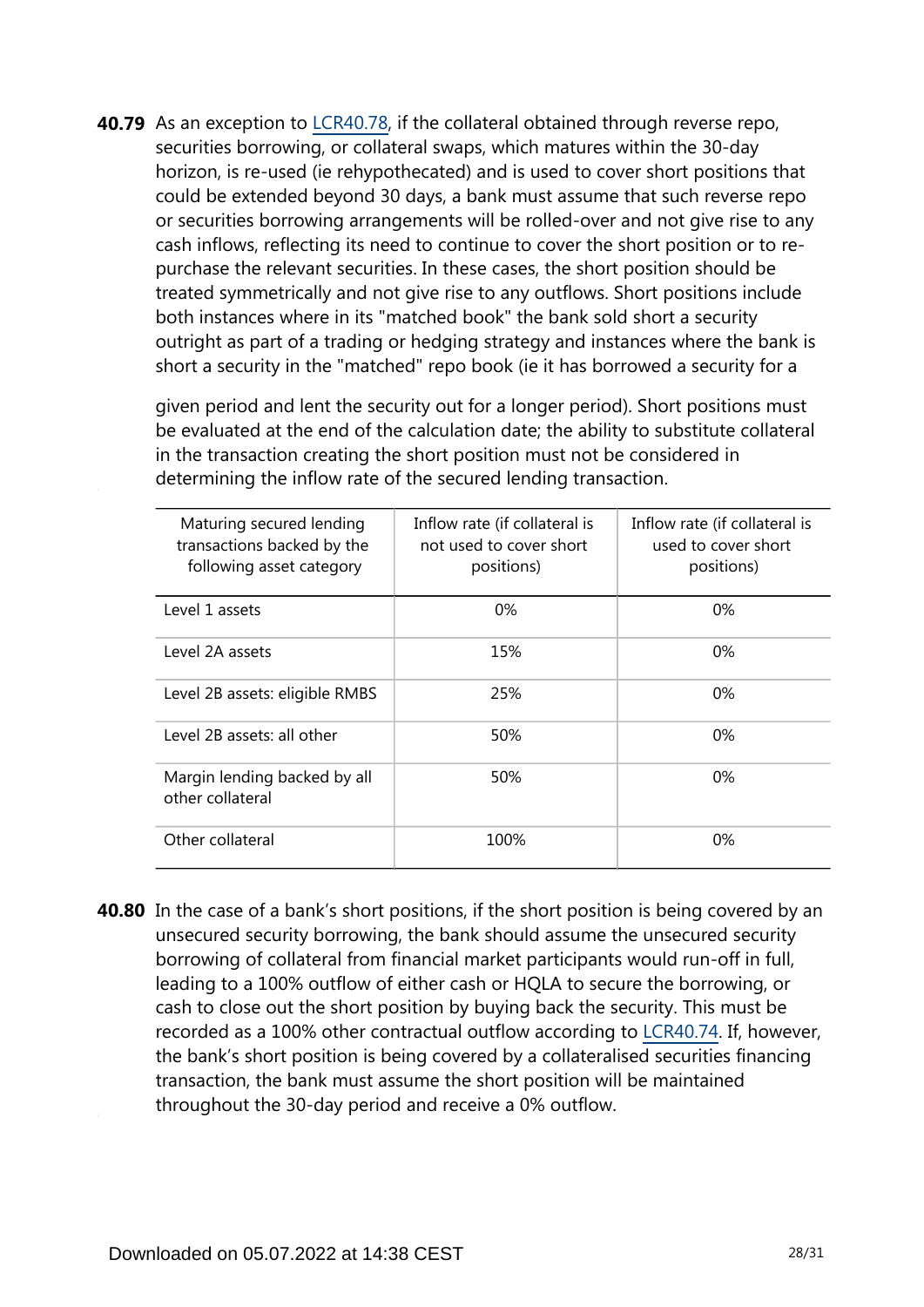<span id="page-28-1"></span>**40.81** Despite the rollover assumptions in [LCR40.78](https://www.bis.org/basel_framework/chapter/LCR/40.htm?tldate=20281012&inforce=20191215&published=20191215#paragraph_LCR_40_20191215_40_78) and [LCR40.79,](https://www.bis.org/basel_framework/chapter/LCR/40.htm?tldate=20281012&inforce=20191215&published=20191215#paragraph_LCR_40_20191215_40_79) a bank should manage its collateral such that it is able to fulfil obligations to return collateral

whenever the counterparty decides not to roll-over any reverse repo or securities lending transaction.<sup>[21](#page-28-0)</sup> This is especially the case for non-HQLA collateral, since such outflows are not captured in the LCR framework. Supervisors should monitor the bank's collateral management.

#### *Footnotes*

*This is in line with Principle 9 of the Sound Principles. [21](#page-28-1)*

### <span id="page-28-0"></span>**Cash inflows – Committed facilities**

**40.82** No credit facilities, liquidity facilities or other contingent funding facilities that the bank holds at other institutions for its own purposes are assumed to be able to be drawn. Such facilities must receive a 0% inflow rate, meaning that this scenario does not consider inflows from committed credit or liquidity facilities. This is to reduce the contagion risk of liquidity shortages at one bank causing shortages at other banks and to reflect the risk that other banks may not be in a position to honour credit facilities, or may decide to incur the legal and reputational risk involved in not honouring the commitment, in order to conserve their own liquidity or reduce their exposure to that bank.

### **Cash inflows – other inflows by counterparty**

- **40.83** For all other types of transactions, either secured or unsecured, the inflow rate must be determined by counterparty. In order to reflect the need for a bank to conduct ongoing loan origination/roll-over with different types of counterparties, even during a time of stress, a set of limits on contractual inflows by counterparty type must be applied. Regarding financial institutions, the bank may generally assume a complete return of liquidity from such institutions, provided the funds are not supporting operational activities as described in [LCR40.89.](https://www.bis.org/basel_framework/chapter/LCR/40.htm?tldate=20281012&inforce=20191215&published=20191215#paragraph_LCR_40_20191215_40_89) These assumptions may cover both loans and other placements (eg non-operational deposits).
- **40.84** When considering loan payments, the bank must only include inflows from fully performing loans. Further, inflows must only be taken at the latest possible date, based on the contractual rights available to counterparties. For revolving credit facilities, a bank must assume that the existing loan is rolled over and that any remaining undrawn balances are treated in the same way as a committed facility according to [LCR40.64.](https://www.bis.org/basel_framework/chapter/LCR/40.htm?tldate=20281012&inforce=20191215&published=20191215#paragraph_LCR_40_20191215_40_64)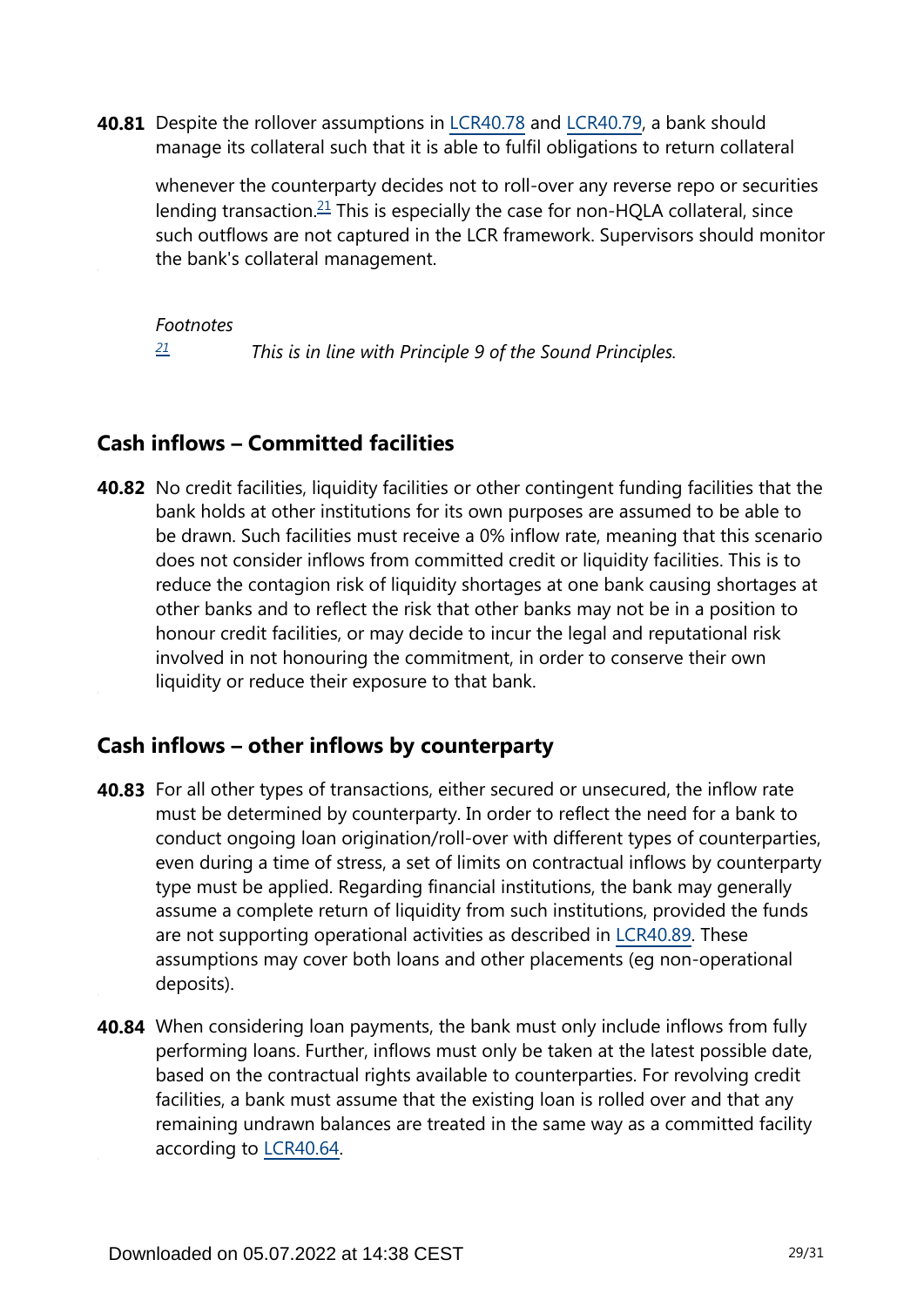- **40.85** Inflows from loans that have no specific maturity (ie have non-defined or open maturity) must be excluded; therefore, a bank must not make assumptions as to when maturity of such loans would occur. This treatment must also apply to loans that can be contractually terminated within 30 days, as any inflows exceeding those according the regular amortisation schedule would be "contingent" (in terms of a possible cancellation of the loan) in nature. As an exception to this approach, banks may include minimum payments of principal, fee or interest associated with an open maturity loan, provided that such payments are contractually due within 30 days. These minimum payment amounts should be captured as inflows at the rates prescribed in [LCR40.86](https://www.bis.org/basel_framework/chapter/LCR/40.htm?tldate=20281012&inforce=20191215&published=20191215#paragraph_LCR_40_20191215_40_86) and [LCR40.87.](https://www.bis.org/basel_framework/chapter/LCR/40.htm?tldate=20281012&inforce=20191215&published=20191215#paragraph_LCR_40_20191215_40_87)
- **40.86** All payments (including interest payments and instalments) from retail and small business customers that are fully performing and contractually due within a 30 day horizon may result in inflows. However, banks must assume to continue to extend loans to retail and small business customers, at a rate of 50% of contractual inflows. This results in an inflow of 50% of the contractual amount.
- **40.87** All payments (including interest payments and instalments) from wholesale customers that are fully performing and contractually due within the 30-day horizon may result in inflows. Banks must assume to continue to extend loans to wholesale clients, at a rate of 0% of inflows for financial institutions and central banks, and 50% for all others, including non-financial corporates, sovereigns, multilateral development banks, and PSEs. This results in an inflow percentage of:
	- (1) 100% for financial institution and central bank counterparties; and
	- (2) 50% for non-financial wholesale counterparties.
- **40.88** Inflows from securities maturing within 30 days not included in the stock of HQLA may be treated in the same category as inflows from financial institutions (ie 100% inflow). Banks may also recognise in this category inflows from the release of balances held in segregated accounts in accordance with regulatory requirements for the protection of customer trading assets, provided that these segregated balances are maintained in HQLA. This inflow must be calculated in line with the treatment of other related outflows and inflows covered in this standard. Level 1 and Level 2 assets maturing within 30 days must be included in the stock of liquid assets and must not be considered as inflows, provided that they meet all operational and definitional requirements as laid out in [LCR30.13](https://www.bis.org/basel_framework/chapter/LCR/30.htm?tldate=20281012&inforce=20191215&published=20200605#paragraph_LCR_30_20191215_30_13) to [LCR30.45.](https://www.bis.org/basel_framework/chapter/LCR/30.htm?tldate=20281012&inforce=20191215&published=20200605#paragraph_LCR_30_20191215_30_45) Payments arising from Level 1 and Level 2 assets which settle within 30 days that do not meet the operational requirements may be considered as inflows.